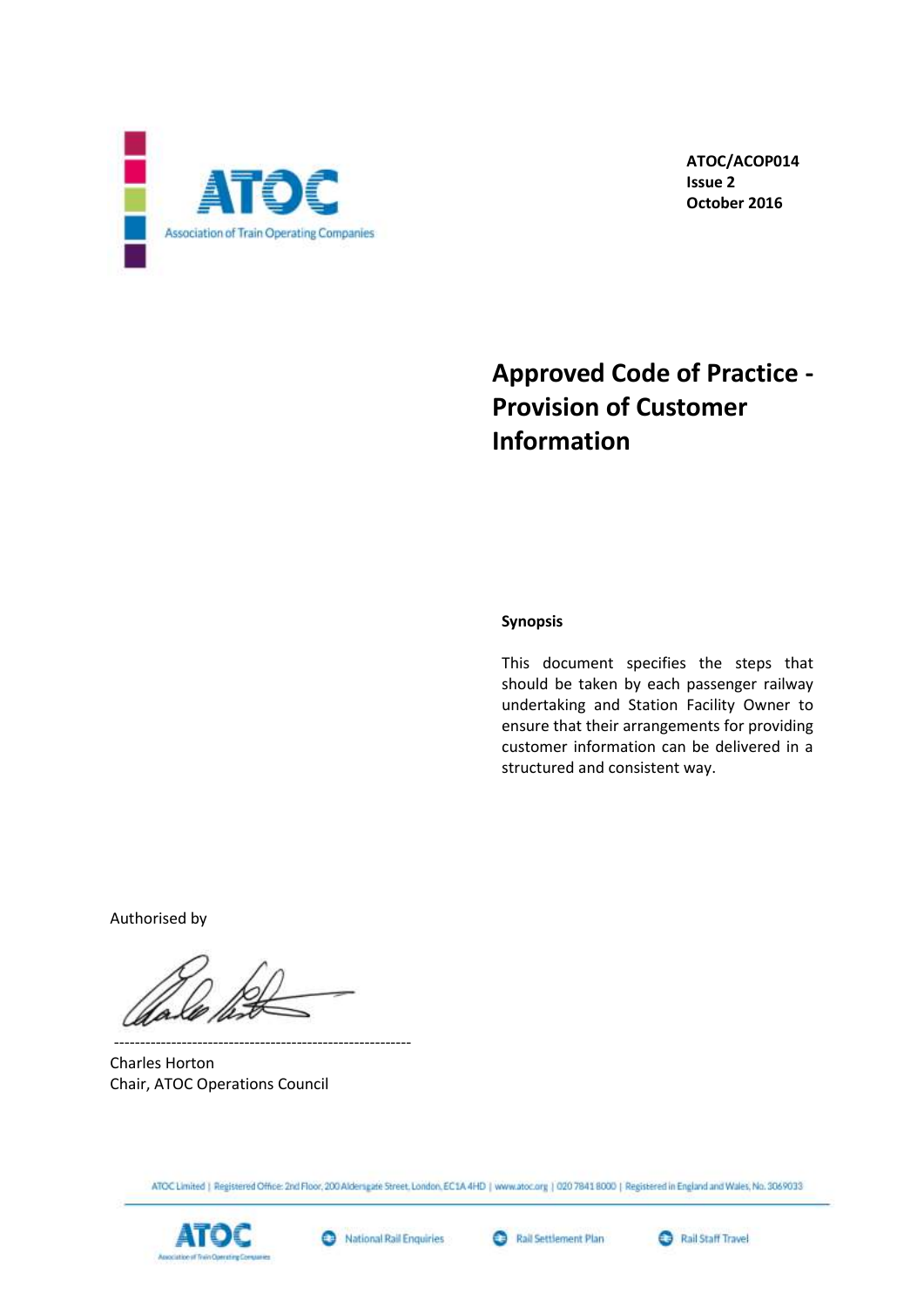| <b>Section</b>    | <b>Description</b>             | Page |
|-------------------|--------------------------------|------|
| Part A            |                                |      |
|                   | Issue record                   | 3    |
|                   |                                |      |
|                   | Responsibilities               | 3    |
|                   | Explanatory note               | 3    |
|                   | <b>Code of Practice Status</b> | 3    |
|                   | Supply                         | 3    |
| Part B            |                                |      |
| $\mathbf{1}$      | <b>Our Vision</b>              | 4    |
| $\overline{2}$    | Purpose                        | 4    |
| 3                 | Scope                          | 4    |
| 4                 | <b>Related documents</b>       | 4    |
| 5                 | Aims & Objectives              | 5    |
| 6                 | Requirements                   | 5    |
| 7                 | The customer journey           | 5    |
| 8                 | Disruption Information         | 9    |
| 9                 | Implementation and measurement | 12   |
| 10                | Review                         | 13   |
| 11                | Definitions and glossary       | 13   |
|                   |                                |      |
| <b>Appendices</b> |                                |      |

| A PIDD recommendations       | 16. |
|------------------------------|-----|
| B Joined up interface        | 26  |
| C Links to related documents | 27  |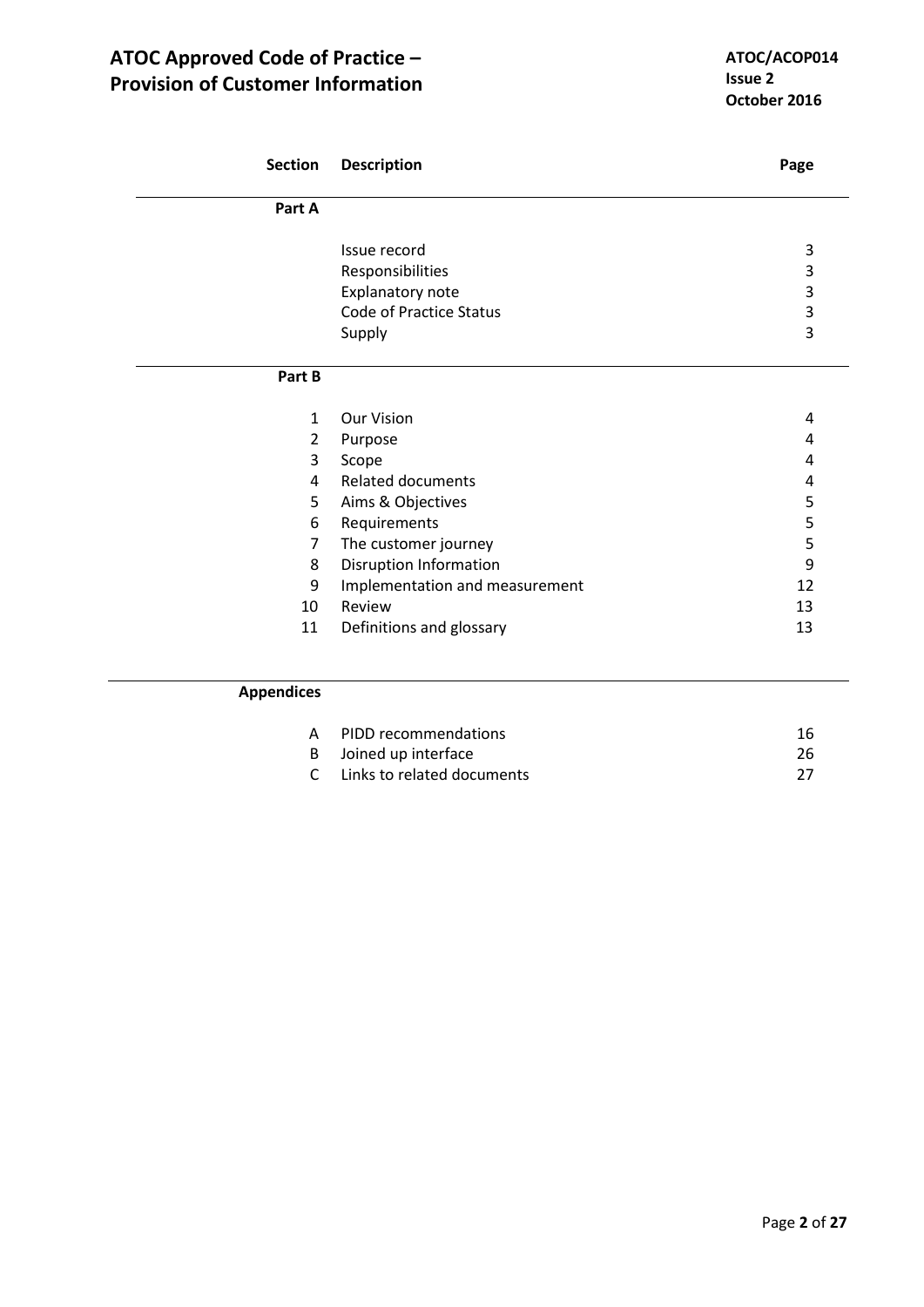# **Part A**

## **Issue Record**

This Approved Code of Practice will be updated when necessary by distribution of a complete replacement.

| <b>Issue</b> | Date          | <b>Comments</b>                                          |
|--------------|---------------|----------------------------------------------------------|
| One          | February 2008 | Original version                                         |
| Two          | October 2016  | Updated and incorporating the content of<br>ATOC/ACOP015 |

#### **Responsibilities**

This Approved Code of Practice is intended for use by all railway undertakings, franchised and open-access. Recipients should ensure that copies are made available as required to those within their own organisations for whom its content is relevant.

#### **Explanatory note**

This Approved Code of Practice is intended to reflect good practice and is advisory only. The extent to which a receiving organisation chooses to comply with any or all of its contents is entirely at its own discretion.

#### **Code of Practice Status**

This document is not intended to create legally binding obligations between railway undertakings and should be binding in honour only.

#### **Supply**

Copies of this Approved Code of Practice may be obtained from the ATOC members' web site.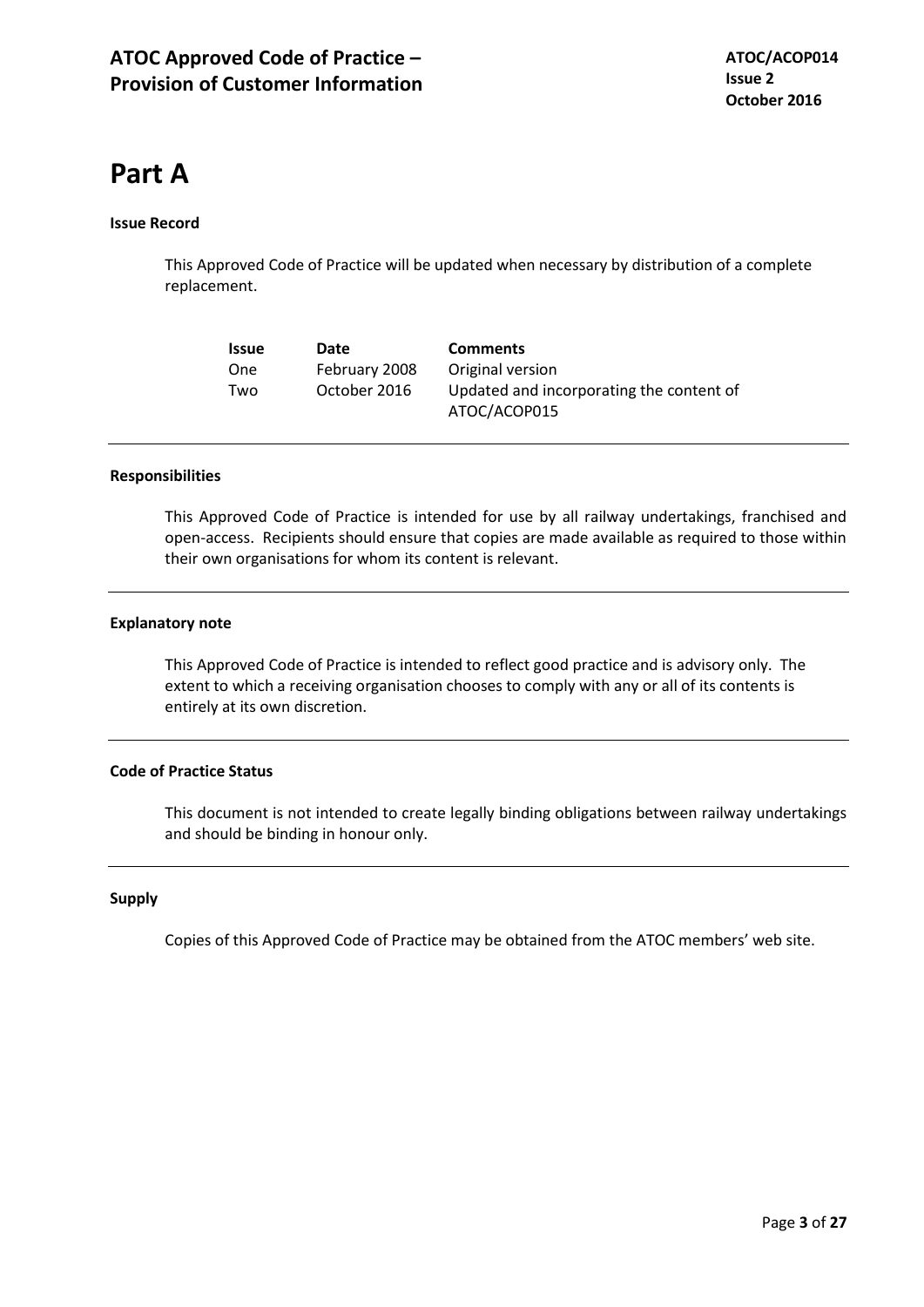# **Part B**

# **1. Our vision**

To ensure a consistent and exceptional experience to customers across the entire customer journey.

# **2. Purpose**

This document sets out high-level guidance about the provision of information throughout the customer journey, including during disruption. It provides a framework to which operators can tailor their local plans according to individual circumstances, in order to meet ORR licence obligations.

# **3. Scope**

This Approved Code of Practice (ACOP) applies to all Passenger railway undertakings (franchised passenger train operators and Open Access passenger train operators), Station Facility Owners (SFOs), Network Rail (for managed stations) and National Rail Enquiries and incorporates:

- good practice for implementing requirements relating to provision of customer information;
- the national passenger information during disruption programme (see Appendix A);
- the arrangements for measuring the output and reviewing the effectiveness of this document; and
- the arrangements for the revision of this document.

## **4. Related documents**

This ACOP supports the relevant provisions in the Network Code, Railway Operational Code (ROC) and does not amend or alter in any way the provisions therein.

This ACOP should be read in conjunction with:

- Information Development Group's Good Practice Guides for Providing Customer Information;
- Network Rail's "Guidance Note for Control, Response and Station Employees: Information During Disruption"; and
- the ORR's Regulatory Statement: "Information for passengers guidance on meeting the licence condition"

Links to each of the above can be found in Appendix C.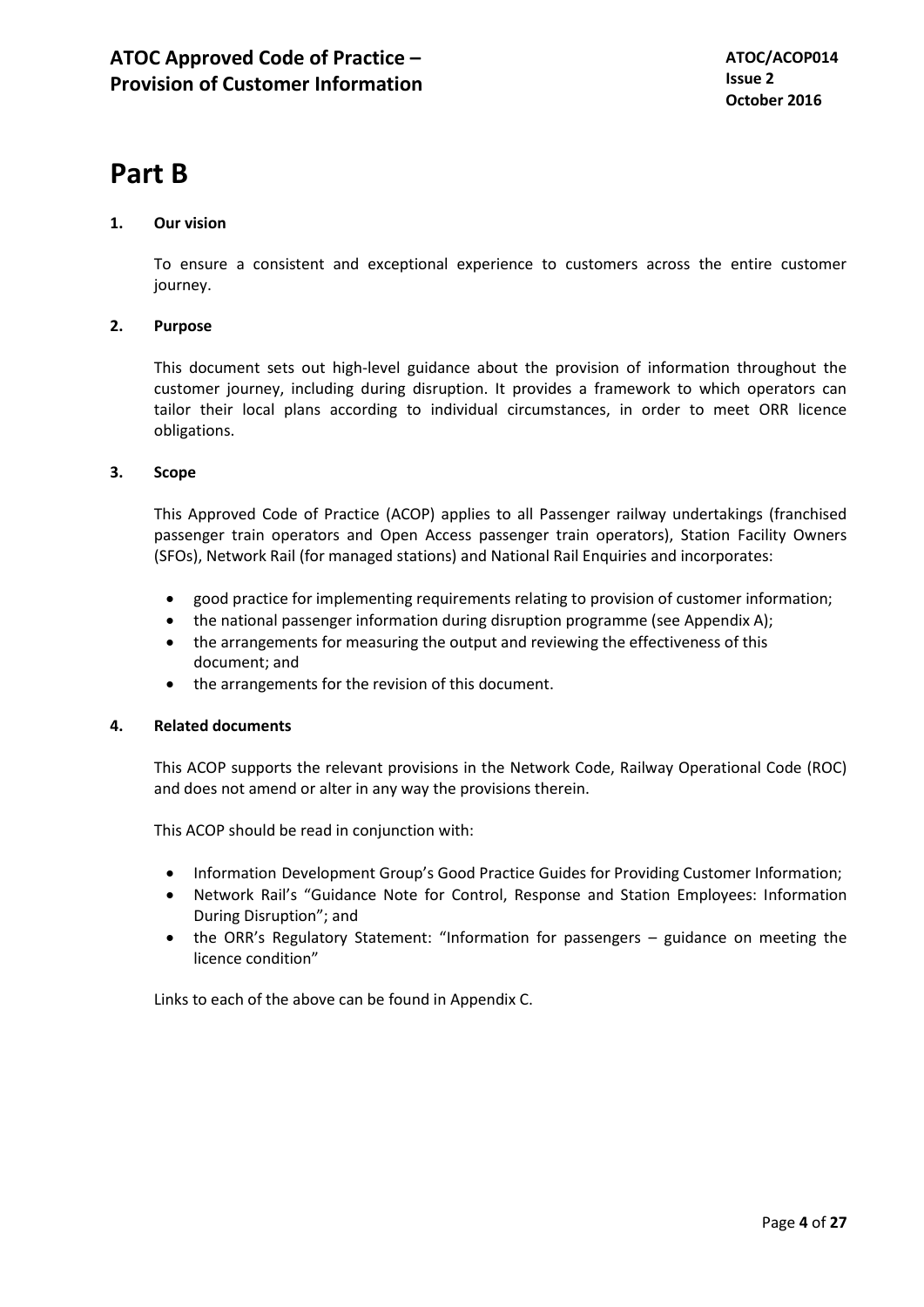# **5. Aims & objectives**

The aim of this Approved Code of Practice is to highlight the importance of relevant, accurate, timely, consistent and useful information to passengers and other interested parties to help customers make informed decisions across the whole of their journey.

It is crucial to recognise that delivering customer experience is not just about systems and processes. The role of staff - whether on trains, stations, answering help point calls or working in social media teams - is vital, especially in periods of disruption.

## **6. Requirements**

Customer information encompasses all aspects of the journey, from planning in advance to the arrival at the intended destination.

Passenger railway undertakings, Network Rail, Station Facility Owners and National Rail Enquiries are required to implement industry good practice in every area where they are responsible for information delivery. This is further detailed within the 'Information Development Group's Good Practice Guides for Providing Customer Information'. This should also ensure recognition of the PIDD recommendations.

Each element within the Guides has actionable items; it has been agreed by industry colleagues that their implementation will further improve customer experience.

## 7. The customer journey

This is defined as any touchpoint a customer would use to help or support informed decisions irrespective of type of journey or means of contact. The document provides guidance for provision of information to passengers in the following four categories:

- $\bullet$  pre journey;
- at station;
- on train; and
- post journey.

## **7.1** During disruption (the process)

This document will also provide guidance on additional measures that should be implemented during disruption.

Each railway undertaking should define its Service Disruption Threshold/s above which these PIDD arrangements will apply, along with the ways of determining this. The enhanced level of mobilisation that results from this will be referred to as 'Customer Service Level 2' (CSL2). These thresholds may be railway undertaking/route-specific or may be locally targeted, taking into account such things as service frequency and customer volumes, in addition to customer feedback and research.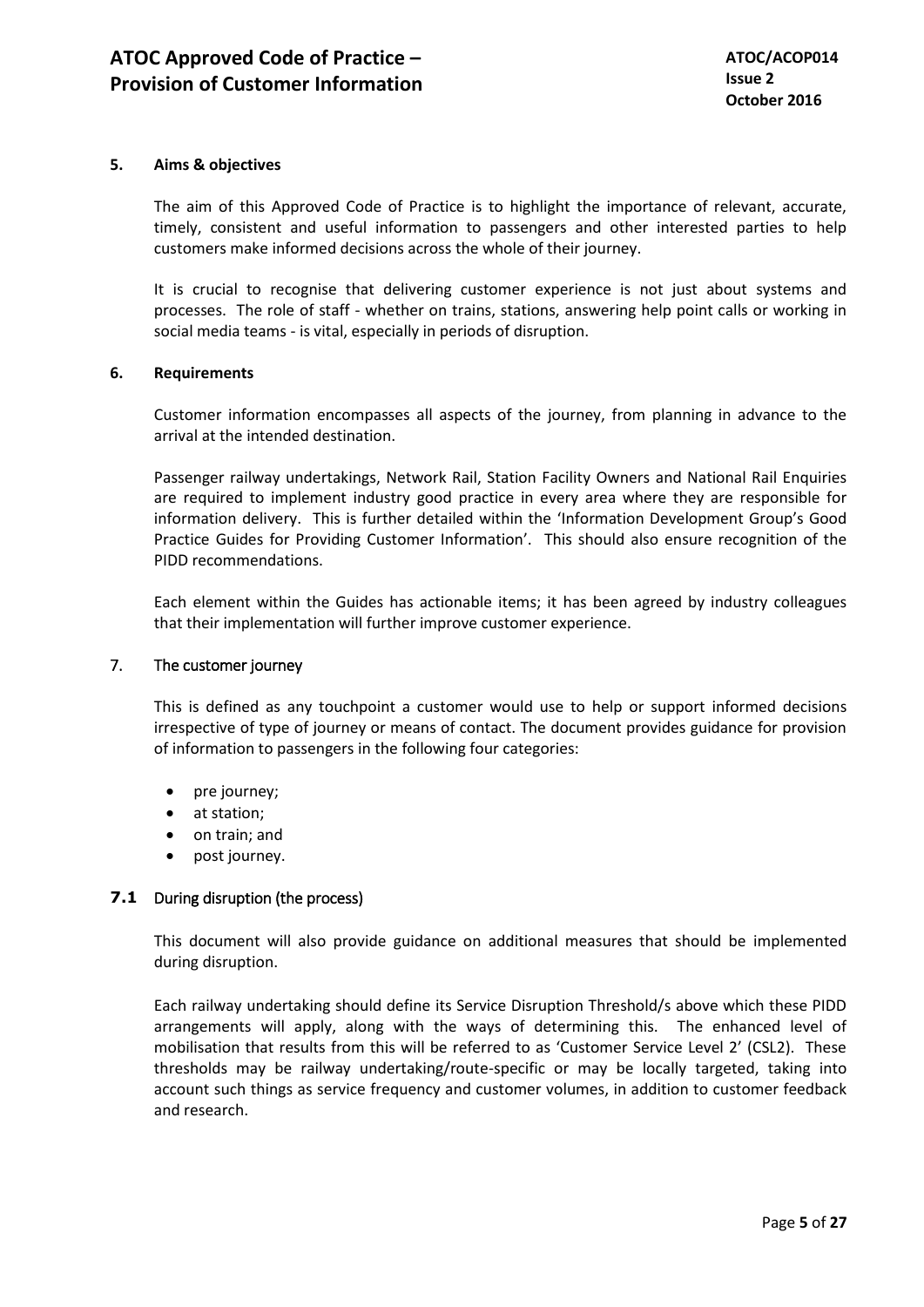The declaration of CSL2 allows a wider understanding of the situation throughout the industry, notably amongst other railway undertakings, and is accepted as the trigger required for additional assistance from industry partners.

CSL2 should be declared once the Service Disruption Threshold/s has/have been reached. Flexibility remains with the relevant Operator's Control Centre to declare it in other circumstances for the benefit of customers.

In order to effectively deliver the above requirements within the railway undertaking, Control and Customer Service teams should have an understanding of the overall PIDD process and its aims and objectives, with special reference to the following aspects/principles:

- enhanced mobilisation CSL2;
- prioritised plans; and
- Holding & Core Messages.

An appreciation of this ACOP should be included in the training/competence modules for all relevant personnel.

## 7.2 Pre Journey

Before travelling, all railway undertakings must ensure that customers are able to obtain timely and accurate information through the following means:

- website and apps;
- contact centres;
- travel alerts; and
- recorded information telephone lines.

Within each of these categories, operators must ensure that customers can do the following:

- *alternative travel* customers should be able to easily weigh up all possible modes of transport;
- *station information* customers should be provided with directions to and from stations, including other public transport;
- *timetable* customers should be able to easily access timetable information and operators should make reasonable endeavours to inform customers of any changes that have been made to the normal timetable;
- *ticketing* customers should be provided with relevant information to enable them to make an informed decision on the purchase of any tickets;
- *disruption* customers should be offered alternative options if their service is affected and the railway undertaking should make best endeavours to notify customers of any delays or disruption in advance; and
- *engineering work* customers should be informed in advance of any planned engineering work that will affect their train services from any station on the route that the engineering work impacts.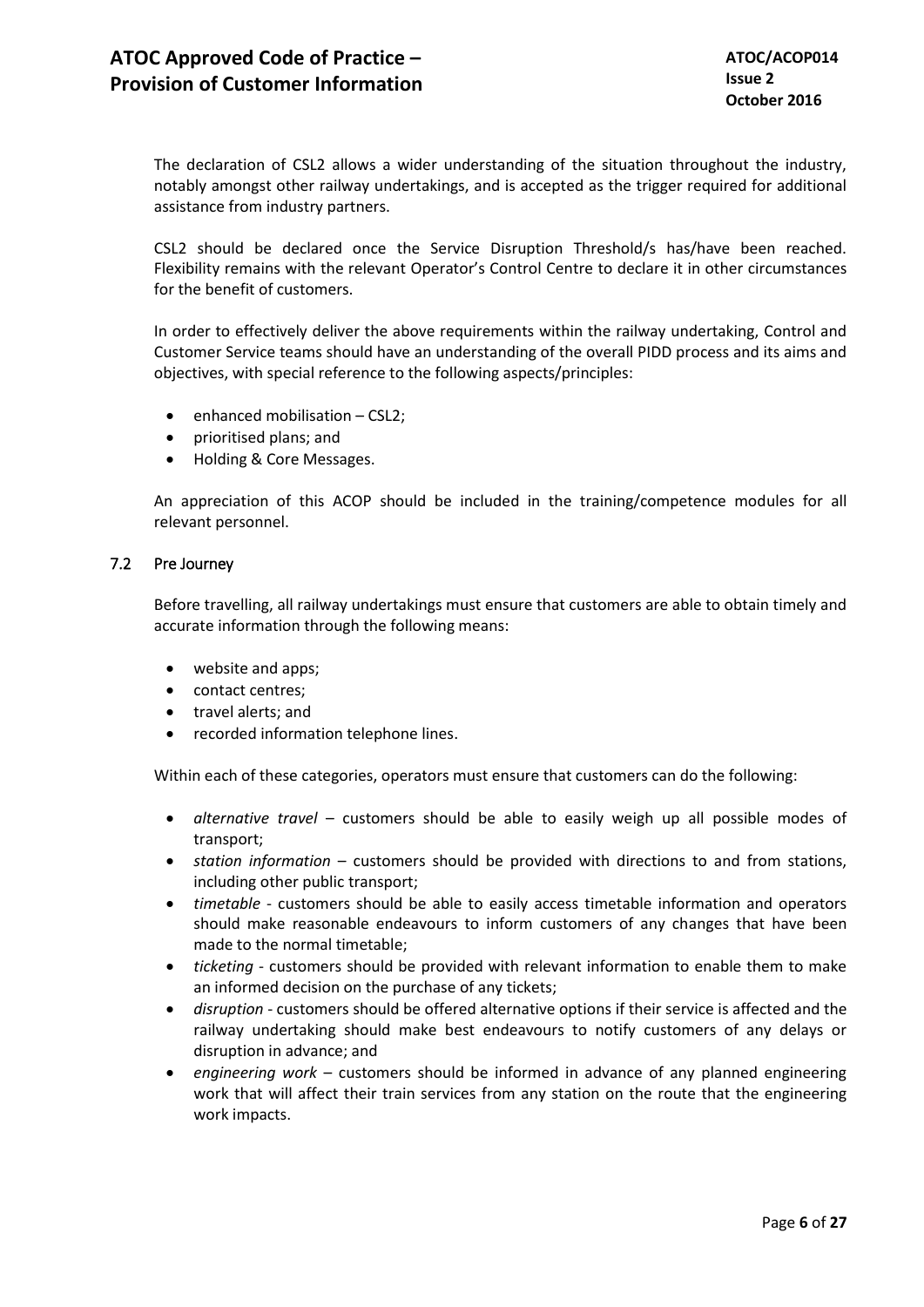# **7.3 At station**

Railway undertakings and station employees have a key role in the provision of accurate and timely information whilst at the station.

#### *Station employees*

People are pivotal in providing information to customers and where appropriate should be visible to customers and have access to all of the information that a customer has. Devices should be fit for purpose with web access, allowing up to date information that at least matches that of a customer.

Regular training should be provided by railway undertakings to their staff in line with any new technology/devices that are being implemented. Staff as a result, will efficiently be able to provide customers with accurate information through the latest technology.

# *Station facilities*

Railway undertakings must provide customers with clear information relating to facilities available at the station. Station Facility Owners (SFO) must also ensure that the Station Made Easy (SME) pages of Knowledge Base are kept up-to-date.

#### *Wayfinding at station*

Reasonable effort must be made by all SFOs to provide clear, accessible guidance to all customers at stations. This includes being cognisant to where information provision is provided.

## *Customer Information Screens*

The accuracy of CIS is incredibly important as an information source for both customers and employees. Ensuring this information is accurate and relevant must be a priority for the station facility owner and consequently it may be necessary to show only trains that are running when large numbers of trains are cancelled.

Station facility owners should document their policy for the suppression of non-critical messages and the action that can be taken if message integrity becomes poor/the system is overwhelmed, including the introduction of "disruption mode".

#### *Announcements*

Announcements should always be consistent with the CIS, they should also be kept to a minimum allowing customers to know when to listen. The timing and content of announcements should be considered depending on the size of the station and the frequency of services travelling through the station.

During disruption, automated train announcements should be supplemented with information from the Core Message. The preference for these announcements to enable the best possible customer experience during disruption is: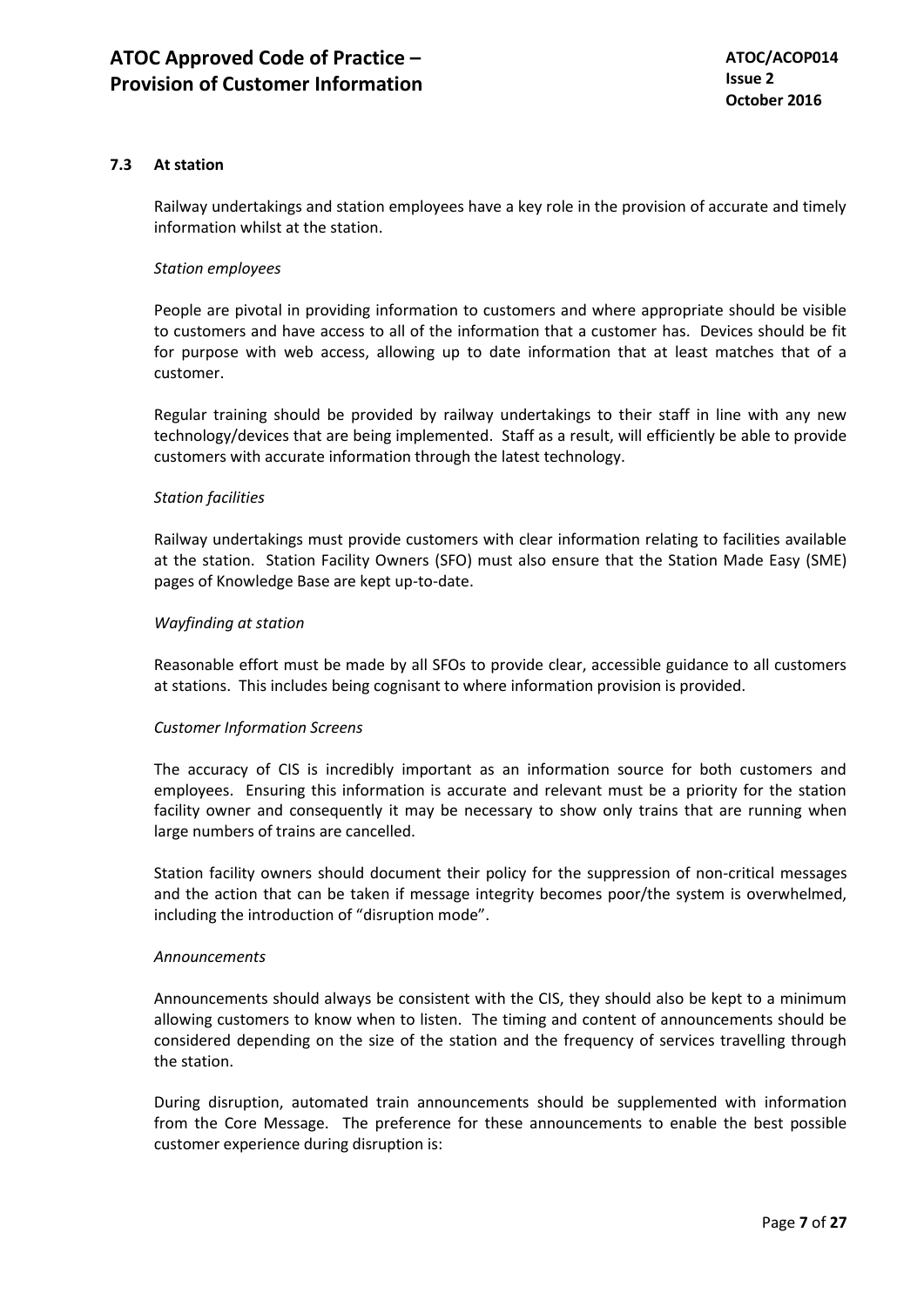- 1. manual local announcements;
- 2. recorded announcements; and
- 3. automated announcements.

To increase customers' trust in the information they are being given manual announcements should be made ahead of automated announcements during disruption. These preferences also apply when apologising for the impact of the disruption.

#### *Help Points*

Railway undertakings that have Help Points located at their stations will provide information to passengers on how to use the Help Point and what it is for.

Staff who answer requests through the Help Point will be trained on all systems required to give the relevant information. Each railway undertaking will provide a standard for Help Points for their staff to include:

- a maximum time to answer the call;
- how the call should be answered; and
- what to do in emergencies.

#### **7.4 On the train**

On the train, the primary responsibility for the provision of information to customers rests with the on train team including traincrew, revenue protection employees and others as appropriate. This information flow is especially important during disruption.

## *Information flow*

The on-train employees should be at least as well informed as customers with web access. A range of devices are now available and each railway undertaking should determine what is appropriate for their operation and review this on an ongoing basis.

Driver Only Operation (DOO) makes this difficult to achieve in all circumstances and railway undertakings should define their plans in this respect. It is noted that customers' need for information remains the same whether on a DOO train or otherwise. Where practicable, information about any disruption should be sent to the train, either to the driver or directly to the customers on the train, using technology such as GSMR.

## *Announcements/Passenger Information Screens (PIS)*

Announcements should always be consistent with the PIS. Customers rely on the on train information to reassure them throughout their journey. This includes the stopping pattern of the train and whether they are in the right carriage of the train.

Operators should ensure that this is up to date at the start of every journey and where practical, updated along the route.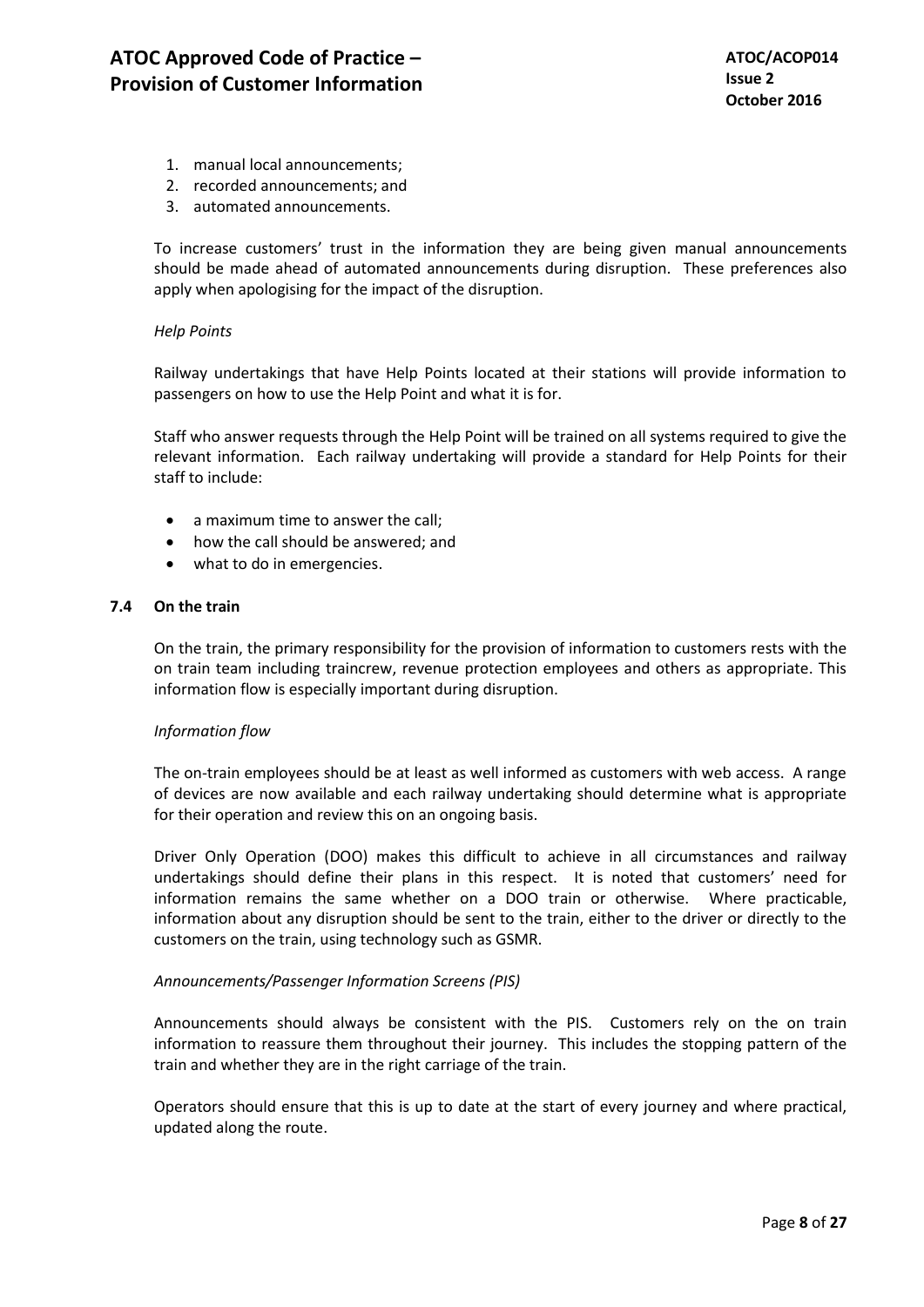This becomes even more important during disruption, automated train announcements should be supplemented with information from the Core Message (where practical). The preference to enable the best possible customer experience during disruption is:

- 1. manual announcements
- 2. automated announcements

To increase customers' trust in the information they are being told, manual announcements should be made ahead of automated announcements during disruption. These preferences also apply when apologising for the impact of the disruption.

During CSL2-level disruption the Core Message information can be used as the basis for what customers are told although in the absence of details about the incident/delays, basic information must still be given.

On-board employees are also required to make announcements within 2 minutes when the train comes to a stop between stations. DOO operators must consider how best to achieve this in their local plans.

## *Staff engagement*

On-train teams (where available) should be visible, this involves walking through the train offering advice and reassurance to customers.

## **7.5 Post journey**

All railway undertakings must ensure that customers are able to obtain the following information once they have completed their journey:

- *lost property* all efforts should be made to ensure that customers know who to contact when they have misplaced any of their possessions during their journey.
- *onward travel information* railway undertakings need to ensure that customers are provided with clear information relating to connections and onward travel once they arrive at their terminus station.
- *feedback* railway undertakings need to ensure customers are aware of how to offer feedback and if necessary how to claim compensation or refunds.

## **8. Disruption information**

## *Key requirements during disruption*

 Railway undertakings should monitor the quality of their own output for CSL2 incidents and should carry out an in-depth review of a minimum of one CSL2 incident at least annually. This review should be carried out by an independent party (such as another railway undertaking, Network Rail or RDG) and should focus on the customer impact, including the quality of information. The outputs of the review should be used to improve the provision of information to customers where practicable.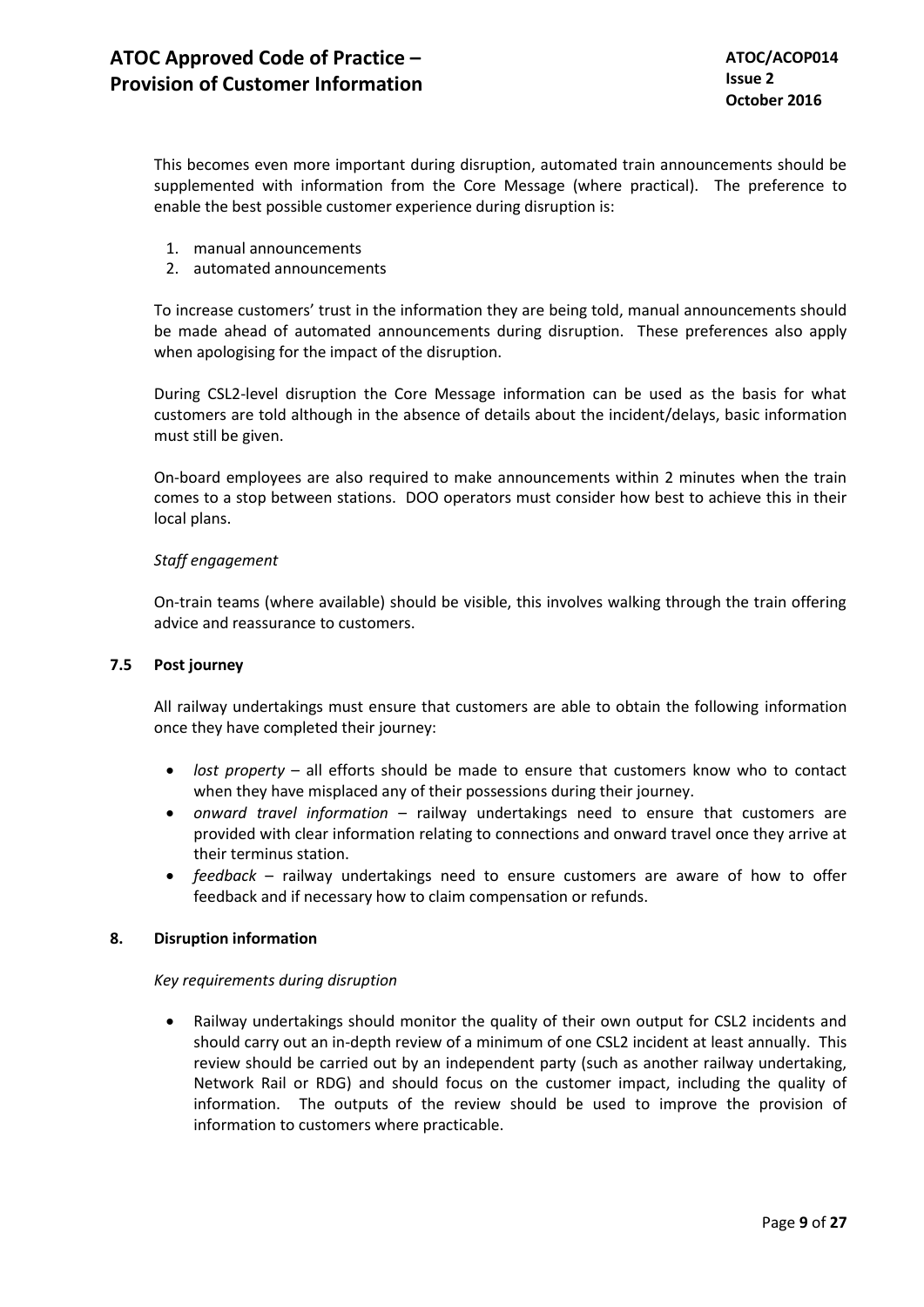- Each railway undertaking should have its Core Messages audited by a third party (e.g. another railway undertaking or the National Rail Communication Centre (NRCC)) at least once annually.
- Railway undertakings and Network Rail Routes/Stations should hold cross-industry reviews of local plans in order to make sure they are up-to-date and to share good practices.
- The Day A for B process needs to be formally communicated by Network Rail Operations to Train Planning, Operations and Customer Information departments and fully understood by all.
- In the event of longer term disruption railway undertakings, where possible, should develop a process that enables passenger information to be fed into downstream systems at the earliest practical opportunity for the duration of the disruption.
- Spot checks should be carried out on the Day A for B process and railway undertaking websites, to ensure the information disseminated is correct.

## **8.1 Operations**

*Particularly during disruption, customers need to be able to make informed decisions about their journey and rely on the operator to give them timely and accurate information.*

*The Control Room* (however organised) is central to this provision. Timely decision making and the impact for passengers should be disseminated to frontline staff and customer information systems through all available channels.

To aid this:

 Network Rail should work with railway undertakings to provide a Prioritised Plan. Network Rail needs to report the level of adherence to the production of Prioritised Plans by Control.

## *Holding Message*

When an incident occurs that is likely to breach a railway undertaking's CSL2 threshold, a Holding Message should be issued within 10 minutes, unless there is a good reason not to do so.

 Identify/agree locally where responsibility rests, the style of the message, channels used and a 'within' time.

Holding Messages are designed to give initial advice that there is disruption and delays may occur.

## *Mobilisation of operations and additional Employees*

The Control is responsible for engaging and mobilising additional resources as required, this may include operational, technical and customer service support, to enable customers to be looked after appropriately.

 Identify locally in greater detail how this will be achieved including reference to pre-agreed control manual/on-call arrangements.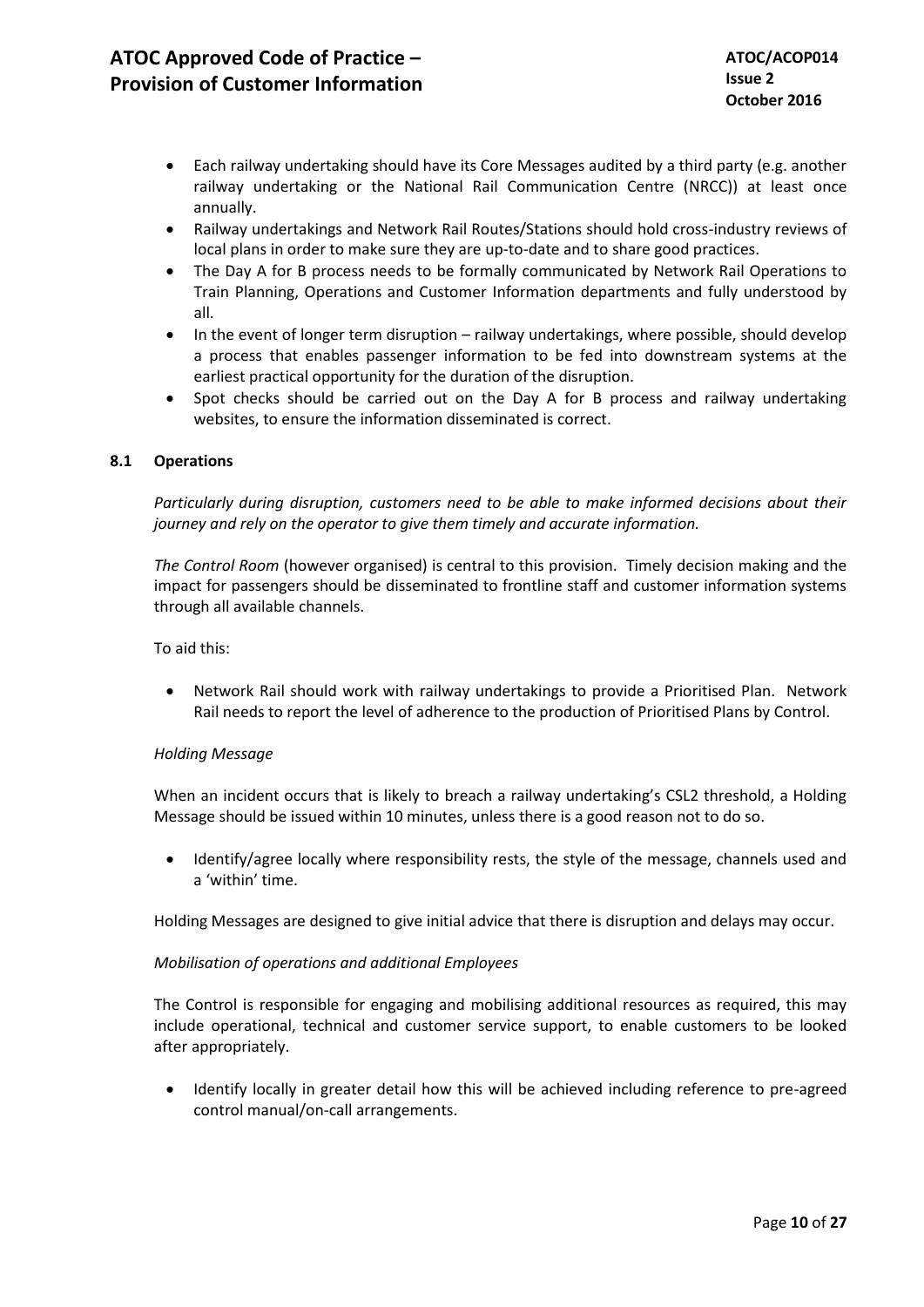#### *Alterations to train services*

The reliance on automated systems to give information to customers means that any alterations and all known amendments to train services (including cancellations/short journeys/missed stations) should be input into industry systems as soon as the operator is aware of the alteration. A minimum of 90% of service alterations must be shown and the operator should have a process to check the information entered in public facing systems is correct.

#### *Contingency plans*

Each railway undertaking has pre-determined contingency plans that may or may not include contingent timetables. As a minimum, this provides reference to an appropriate course of action during a set of circumstances as referenced in the local plans.

#### *Cause of the disruption*

To ensure that the provision of information to customers and customer service teams is consistent, railway undertaking Control teams should agree with Network Rail colleagues (and with each other if the incident affects more than one railway undertaking) how they will use customer-facing language to describe events, using the industry agreed reasons. The evolving and changing story of the incident should be communicated where practical and railway undertakings should ensure that this is presented in a consistent way, including photographs from site if appropriate.

#### **8.2 Serving customers**

#### *Core Messages*

In the event of a CSL2 being declared, both customers and employees will require rapid and consistent information about the circumstances and choices available to them. Messages must include:

| Problem | Industry agreed reason               |
|---------|--------------------------------------|
|         | Location                             |
| Impact  | Estimates for duration of disruption |
|         | Impact on services/route             |
| Advice  | Alternative routes                   |
|         | Ticket acceptance                    |
|         | Sources of further information       |
|         | Compensation                         |

This will need to be updated as the situation changes or at no more than 20 minute intervals. It is possible for incidents that are on-going for a 'steady state' to be achieved where the message frequency can be reduced.

- Steady State should advise when the next message will be sent, and should adhere to the format above, with the addition of any background detail still relevant.
- Examples of template messages can be found in the 'Good Practice Guide for Customer Information'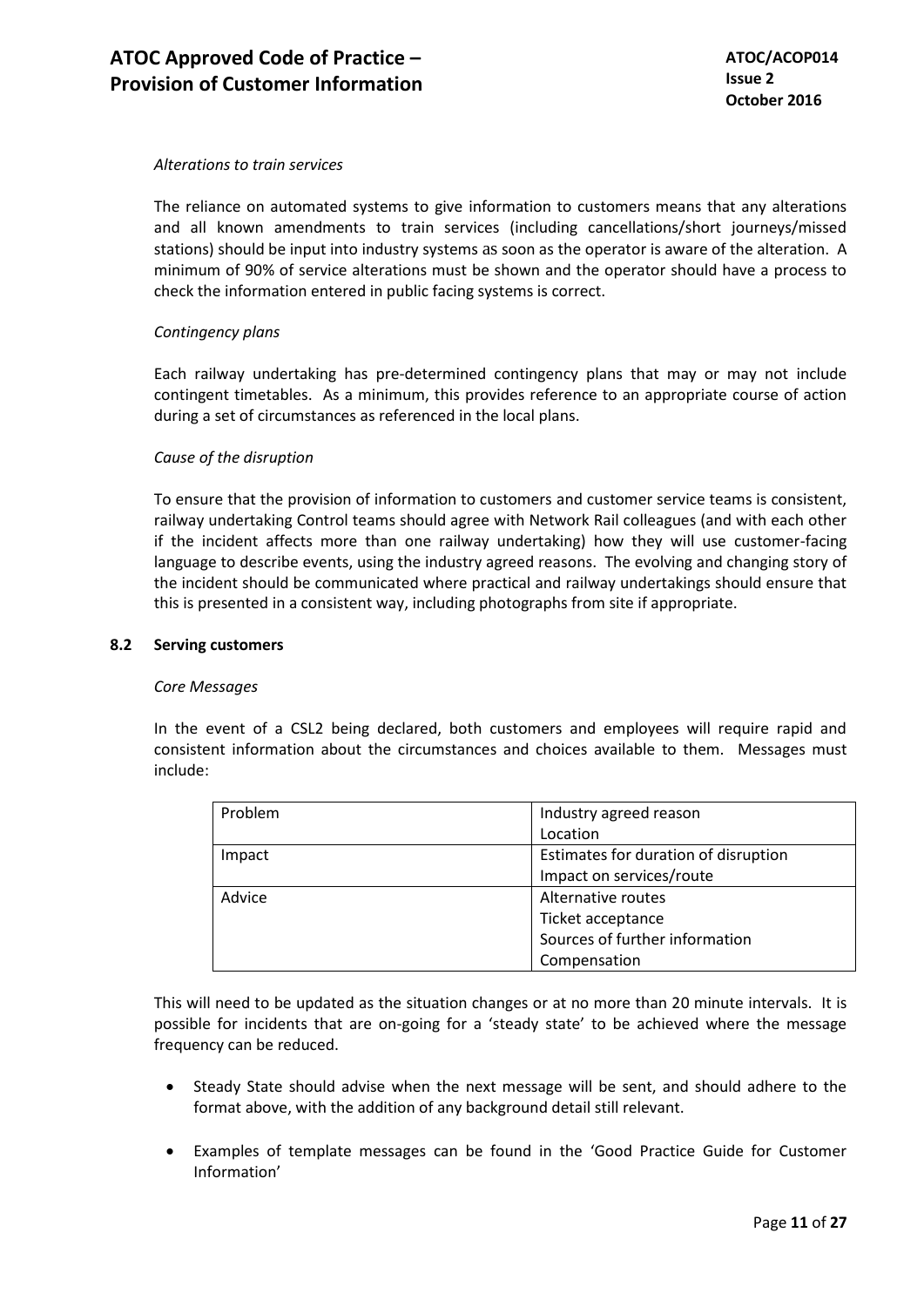*When it goes wrong* 

- Railway undertakings should identify the most appropriate/regularly used alternative routes (where they exist and including other modes of transport as appropriate) and communicate these to passengers.
- Railway undertakings should provide details of their pre-agreed Ticket Acceptance policies with other railway undertakings/other transport providers, along with the trigger arrangements for these. This should show how these arrangements are communicated internally, within the industry and to passengers.
- Customers should not be required to pay more because of disruption. In the event that they are forced to pay more, 'no quibble' refunds should be pro-actively provided.
- Reasonable effort should be made to ensure customers know when they are entitled to compensation and how they can claim this.

## *Cheapest Ticket and Do Not Travel policies*

Railway undertakings should agree a Cheapest Ticket Policy for implementation during service disruption when necessary. The principle is that if a passenger intended to travel on a route that is disrupted that has a cheaper fare then the cheaper fare should still apply.

In extreme circumstances where there are no reasonable alternatives, railway undertakings are able to issue a Do Not Travel warning (note that it is only railway undertakings that are able to do this).

## *Other railway undertakings*

During disruptive incidents customers should not be discriminated against on the basis of operator. This includes customers travelling on railway undertaking specific tickets who have been re-routed onto another railway undertaking's trains because of disruption.

#### **9. Implementation and measurement**

Individual railway undertakings will define how they will deliver the provisions of this ACOP through their local PIDD plans.

Railway undertakings should ensure their local plan is reviewed annually and a passenger facing version published.

IDG members will work within their own companies to ensure that good practice is implemented in all relevant areas. Key examples of good practice will be shared at IDG.

The key measure of passenger satisfaction is the National Rail Passenger Survey (NRPS) along with an enhanced measure for disruption based on ongoing quantitative research into the quality of information during disruption for all railway undertakings. The results of this are to be published.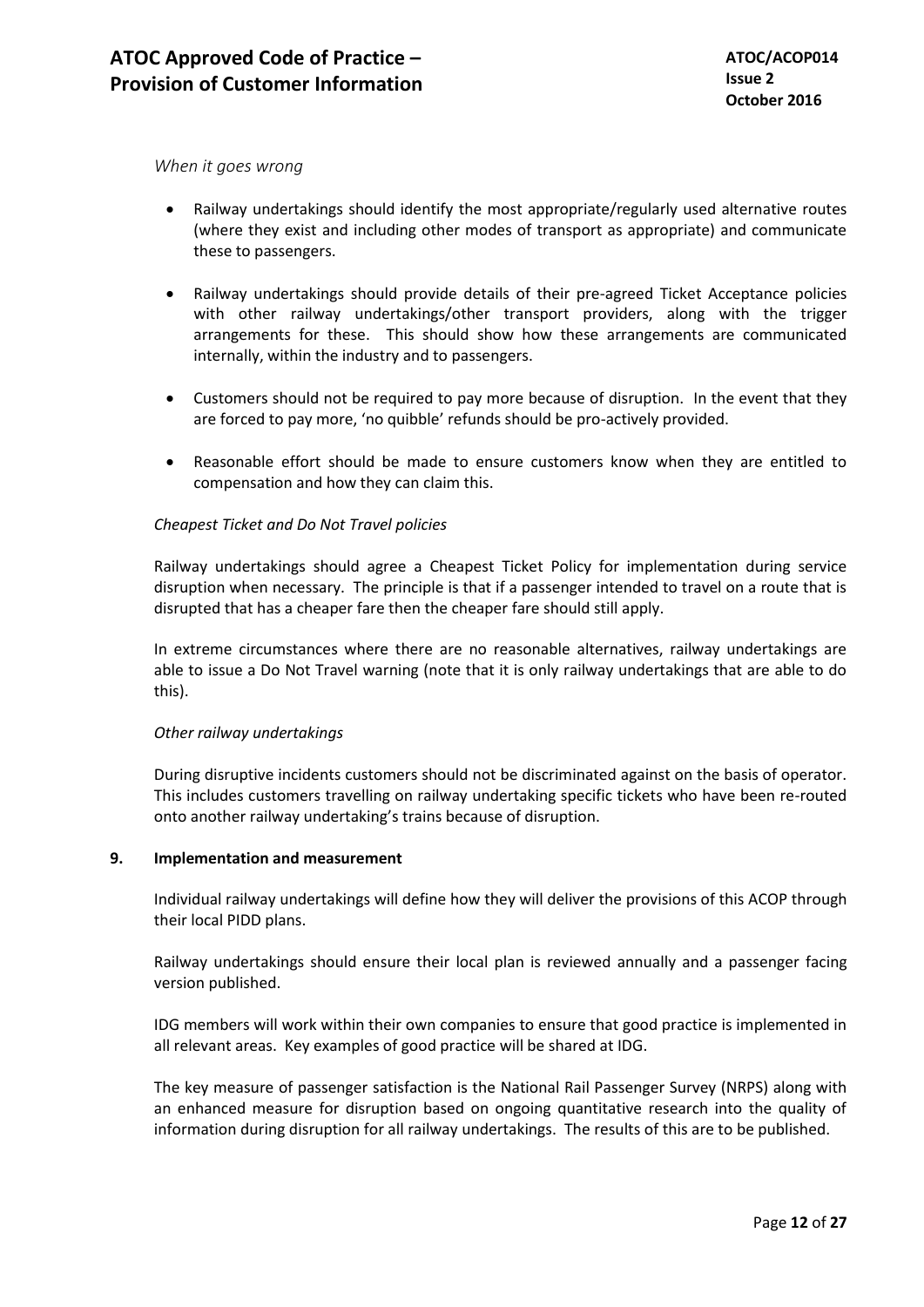#### **10. Review**

#### **10.1 Effectiveness**

The effectiveness of the operation of this Approved Code of Practice shall be kept under review by IDG.

# **10.2 Changes to code**

IDG shall give consideration to any changes to the Approved Code of Practice in accordance with current recognised industry good practice. In undertaking such a review, the IDG shall inform all consultees of the outcome.

#### **10.3 Periodic review**

IDG will review the content of the document annually, irrespective of whether any suggested changes have been highlighted.

#### **10.4 Re-Issue of code**

IDG shall review the contents of this Approved Code of Practice whenever the relevant sections of the Good Practice Guides are amended which requires re-issue of this document.

#### **11. Definitions and glossary**

## **Cheapest Ticket Policy**

A railway undertaking's fare policy that ensures customers are not penalised during disruption.

#### **Control**

The railway undertaking Control activities that are responsible for managing train service delivery on a real time basis. In addition to service recovery/incident management, this includes providing information to employees, passengers and third parties.

#### **Core Message**

A jargon-free message issued by a Control room during major delays/disruption at intervals defined in the PIDD-DS when CSL2 is in force.

Core Messages contain information under three headings:

*Problem – What has occurred? Impact – What impacts will this have on customers' journeys (incl. time estimates, where available)? Advice – What should customers do?*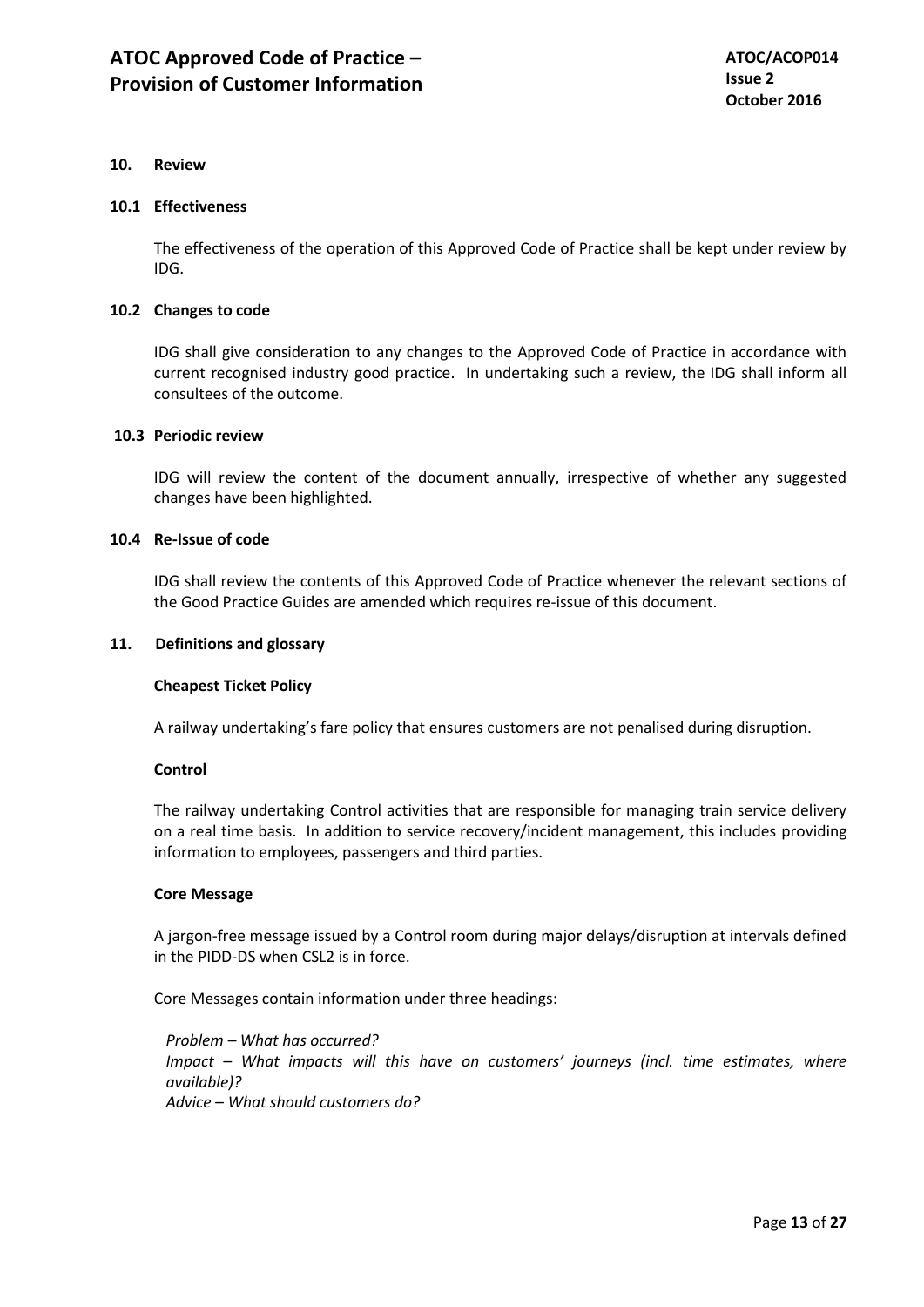# **Customer Service Level 2 (CSL2)**

This term describes the enhanced mobilisation that enables delivery of enhanced information and associated railway undertaking-specific customer service requirements during major delays/disruption.

#### **Darwin**

Darwin is the GB rail industry's official train running information engine, providing real-time arrival and departure predictions, platform numbers, delay estimates, schedule changes and cancellations. Darwin data powers National Rail Enquiries (NRE) and railway undertaking customer facing information services; including websites, mobile apps and train station departure board screens, as well as hundreds of digital products developed by 3rd Parties. Darwin also drives our Historic Service Performance (HSP) webservice, allowing access to what happened to the train service up to one year ago.

#### **Do Not Travel Warning**

A structured advice issued by railway undertakings during major delays/disruption when travel is not recommended. This can only be issued by railway undertakings and will take into account any viable alternatives.

#### **Good Practice Guides**

Documents containing identified good practice and advice issued by ATOC or RDG from time to time on behalf of the Information Development Group.

#### **Holding Message**

A message issued by a Control room containing available details of an incident/disruption and the impact on service to provide initial advice of a disruptive event.

#### **Major Delays/Disruption**

A level of disruption above a railway undertaking's defined service disruption threshold.

#### **Passengers/customers**

This term relates to:

- customers undertaking a journey, i.e. on a train/station and including transfers to LUL;
- intending passengers at stations that are yet to commence their journey; and
- customer ambassadors people waiting at stations/other locations for passengers.

#### **Service Disruption Threshold**

The level of disruption above which CSL2 will apply (determined by individual railway undertakings).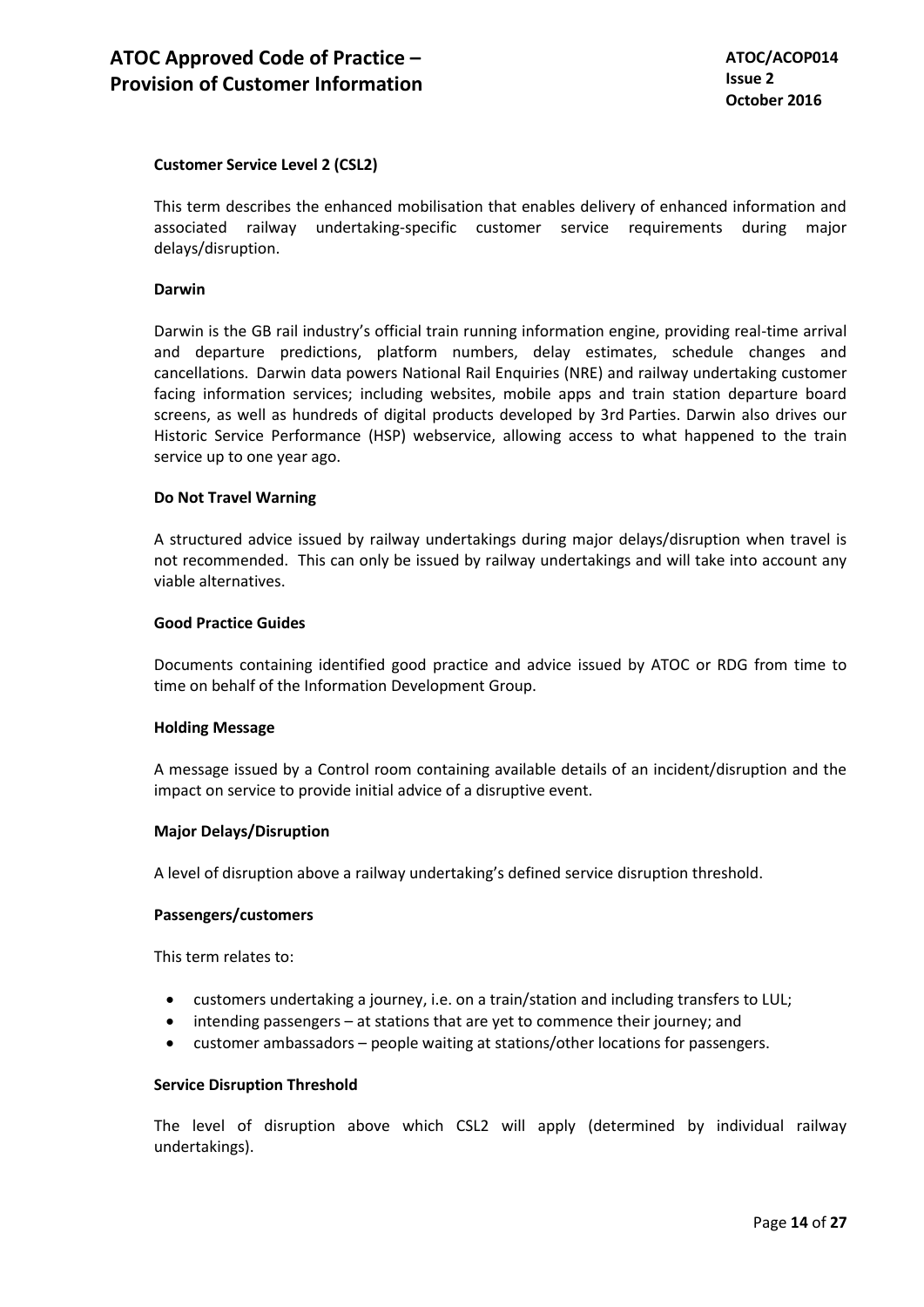# **Ticket Acceptance Policy**

A railway undertaking policy that covers the following key aspects during disruption:

- disrupted trains;
- travel by alternative routes;
- decision making on the day;
- communications on the day;
- ticket issuing during disruption; and
- periods of amnesty.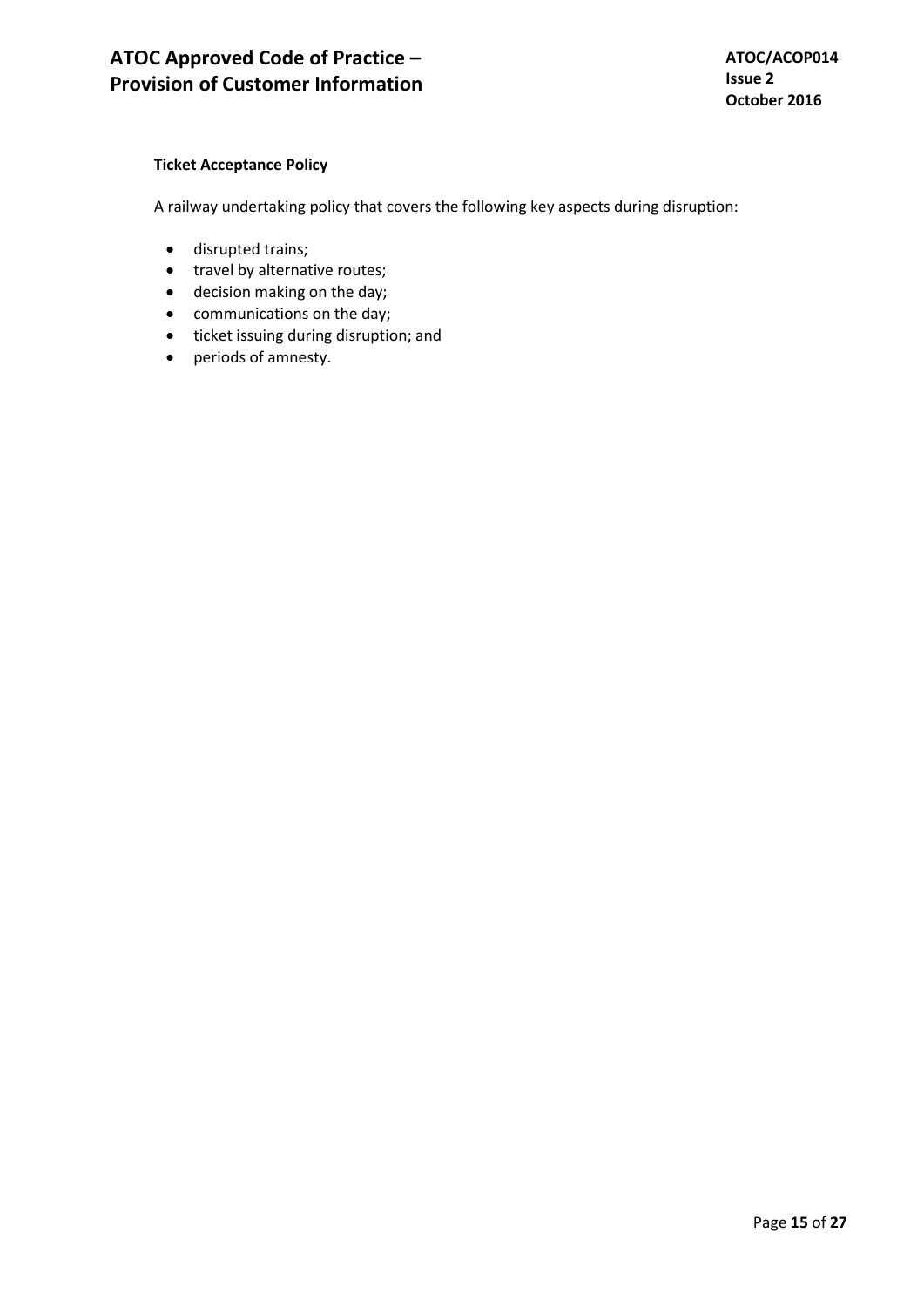# **APPENDIX A – PIDD recommendations**

| Reference      | Recommendation                                                                                                                                                                                                                                                                                                                                                                                                                                                                                                                                                                                                                                                   | <b>Outcome</b>                                                                                                                                                                                                                                         | <b>Customer</b><br>Impact |
|----------------|------------------------------------------------------------------------------------------------------------------------------------------------------------------------------------------------------------------------------------------------------------------------------------------------------------------------------------------------------------------------------------------------------------------------------------------------------------------------------------------------------------------------------------------------------------------------------------------------------------------------------------------------------------------|--------------------------------------------------------------------------------------------------------------------------------------------------------------------------------------------------------------------------------------------------------|---------------------------|
| PIDD-01        | So that customers get the right level of<br>information when there is disruption, the<br>industry needs to specify good practice in<br>the area of prominent warnings on<br>websites (which cover local and multi-<br>route disruptions) for incorporation into<br>the "Good Practice Guide for providing<br>Information to Customers" and TOCs then<br>need to deliver the changes to desktop and<br>mobile websites and Smartphone apps.                                                                                                                                                                                                                       | All digital channels<br>updated as specified by<br>IDG within the GPG -<br>March 2015.<br>Screenshots of warnings<br>taken during disruption<br>or on TOC test systems if<br>no disruption available.                                                  |                           |
| <b>PIDD-02</b> | To make sure that the most accurate<br>timetable is reflected in real time customer<br>information systems (that are powered by<br>Darwin, of which there are over 450), TOCs<br>need to provide a high proportion of<br>known amendments, and strive to ensure<br>that all known amendments, for changes<br>made on the day, are communicated in a<br>timely fashion into Darwin e.g., before the<br>train is due to depart its origin station, or<br>within 5 minutes of being cancelled once it<br>has started its journey.                                                                                                                                   | Report of cancellations<br>in Darwin to be<br>developed for use<br>centrally. Will include<br>when the cancellation<br>was made.<br>PPPB (PIDD Programme<br>Progress Board) to<br>specify % that defines<br>complete.                                  |                           |
| PIDD-03        | To minimise the chances of customers<br>being offered incorrect journeys, and<br>purchasing tickets for trains that will not<br>run when there is disruption, the industry<br>is committed to increase the number of<br>suppliers who integrate the Darwin<br>Timetable feed into their real time journey<br>planners - and ticket issuing systems that<br>offer journey planning functionality - in<br>real time, with TOC channels being a high<br>priority. This is to make sure that<br>customers receive up-to-date information<br>and are not offered cancelled trains in<br>journey results - and therefore cannot<br>book onto trains that will not run. | <b>Worldline and Assertis</b><br>take Darwin timetable<br>feed in real time. New<br>suppliers entering the<br>market take timetable<br>feed in real time as<br>specified in Rail<br>Settlement Plan's<br>(RSP's) Journey Planning<br>Code of Practice. |                           |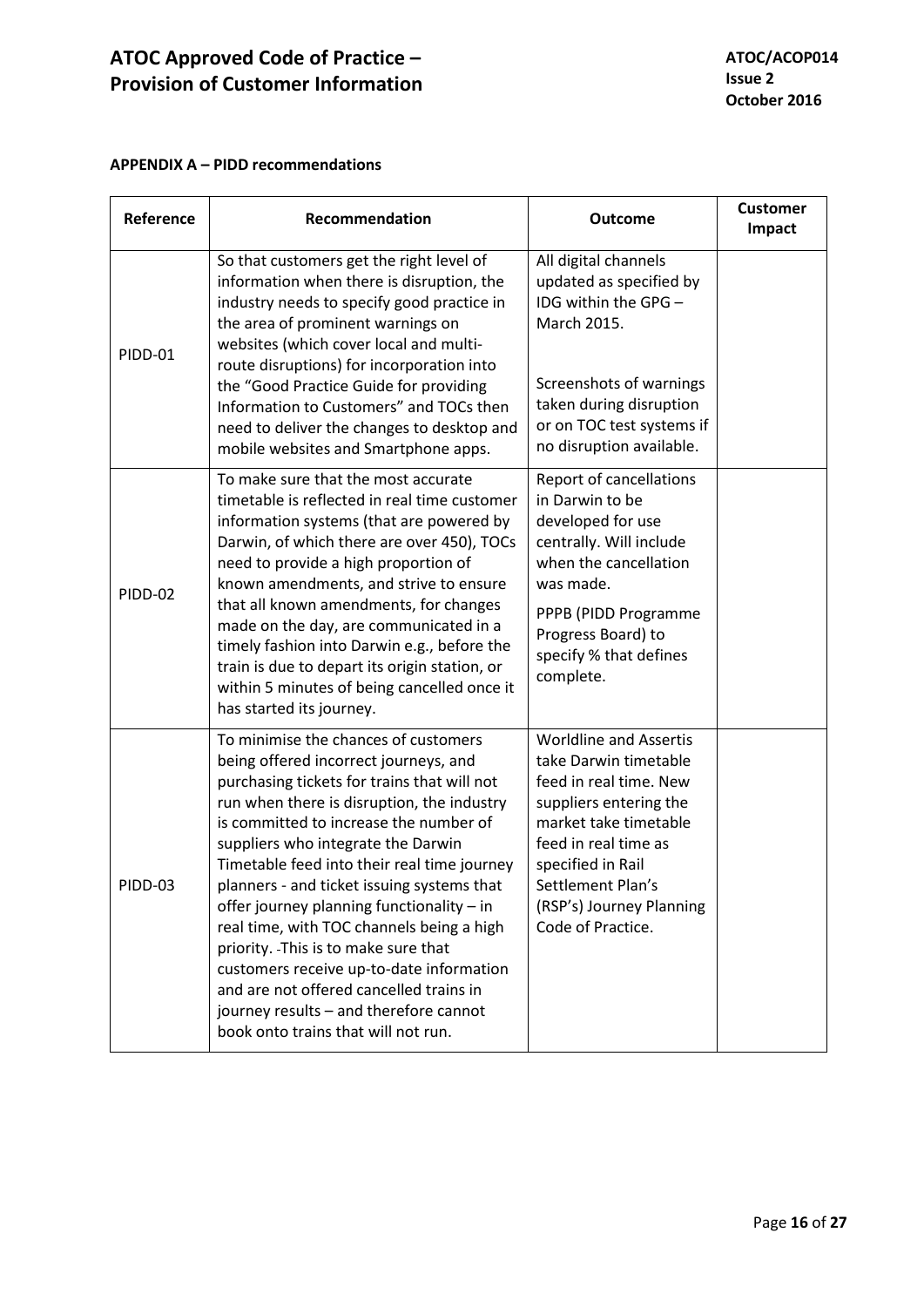| Reference      | Recommendation                                                                                                                                                                                                                                                                                                                                                                                                                                                                                  | <b>Outcome</b>                                                                                                                                                                                                                                                                                       | <b>Customer</b><br>Impact |
|----------------|-------------------------------------------------------------------------------------------------------------------------------------------------------------------------------------------------------------------------------------------------------------------------------------------------------------------------------------------------------------------------------------------------------------------------------------------------------------------------------------------------|------------------------------------------------------------------------------------------------------------------------------------------------------------------------------------------------------------------------------------------------------------------------------------------------------|---------------------------|
| PIDD-04        | For longer term disruptions (like Dawlish<br>when the line collapsed during the storms<br>in early 2014), the industry should develop<br>and adopt a process for getting passenger<br>information into downstream systems at<br>the earliest, practical opportunity and for<br>the duration of the disruption.                                                                                                                                                                                  | Creation of a process<br>between Network Rail /<br>TOC timetable planning<br>teams.<br>Add into SPIR / CSL2<br>process for ongoing<br>monitoring.                                                                                                                                                    | Aug-15                    |
| <b>PIDD-05</b> | The Day A for B process needs to be<br>formally communicated by Network Rail<br>Operations to all Train Planning,<br>Operations and Information departments<br>so that all parties are aware of the<br>timescales they need to work to in order<br>for the process to be fully implemented.                                                                                                                                                                                                     | Update of Day A for Day<br><b>B</b> process document<br>following A4B<br>automation.<br><b>Briefing document</b><br>created for adoption by<br>all parties, referenced in<br>local plans.<br>Add into Service<br>Performance Indicator<br>Review (SPIR) / CSL2<br>process for ongoing<br>monitoring. | $May-15$                  |
| PIDD-06        | The industry needs to develop a Day A for<br>B checking process, within the TOC<br>controls and NRCC, to make sure that,<br>when the Day A for B process has been<br>implemented, spots checks are made to<br>give confidence that changes have been<br>uploaded correctly to the timetable system<br>and passed into all downstream<br>information systems.                                                                                                                                    | TOC specific Day A for B<br>checking process<br>created and referenced<br>in local plan.<br>Process to be provided<br>to Programme Team.                                                                                                                                                             | $May-15$                  |
| PIDD-07        | To make sure that customers are aware of<br>any disruptions that may affect the journey<br>they are planning to take, all TOCs should<br>integrate the National Rail Enquiries<br>Disruption feed into the various parts of<br>their website where customers can access<br>journey information - this will include the<br>ticket sales parts of their websites (and<br>other relevant digital channels) as specified<br>in the "Good Practice Guide for providing<br>Information to Customers". | All TOCs implement<br>good practice across<br>digital channels as<br>specified by IDG in GPG<br>March 2015.<br>Screenshots provided to<br>Programme Team.                                                                                                                                            | March-17                  |
| PIDD-08        | Each TOC will implement a process<br>whereby someone is sense-checking their<br>own website - and other major websites<br>which contain information about their                                                                                                                                                                                                                                                                                                                                 | TOC specific sense<br>checking process<br>created and referenced                                                                                                                                                                                                                                     | $May-15$                  |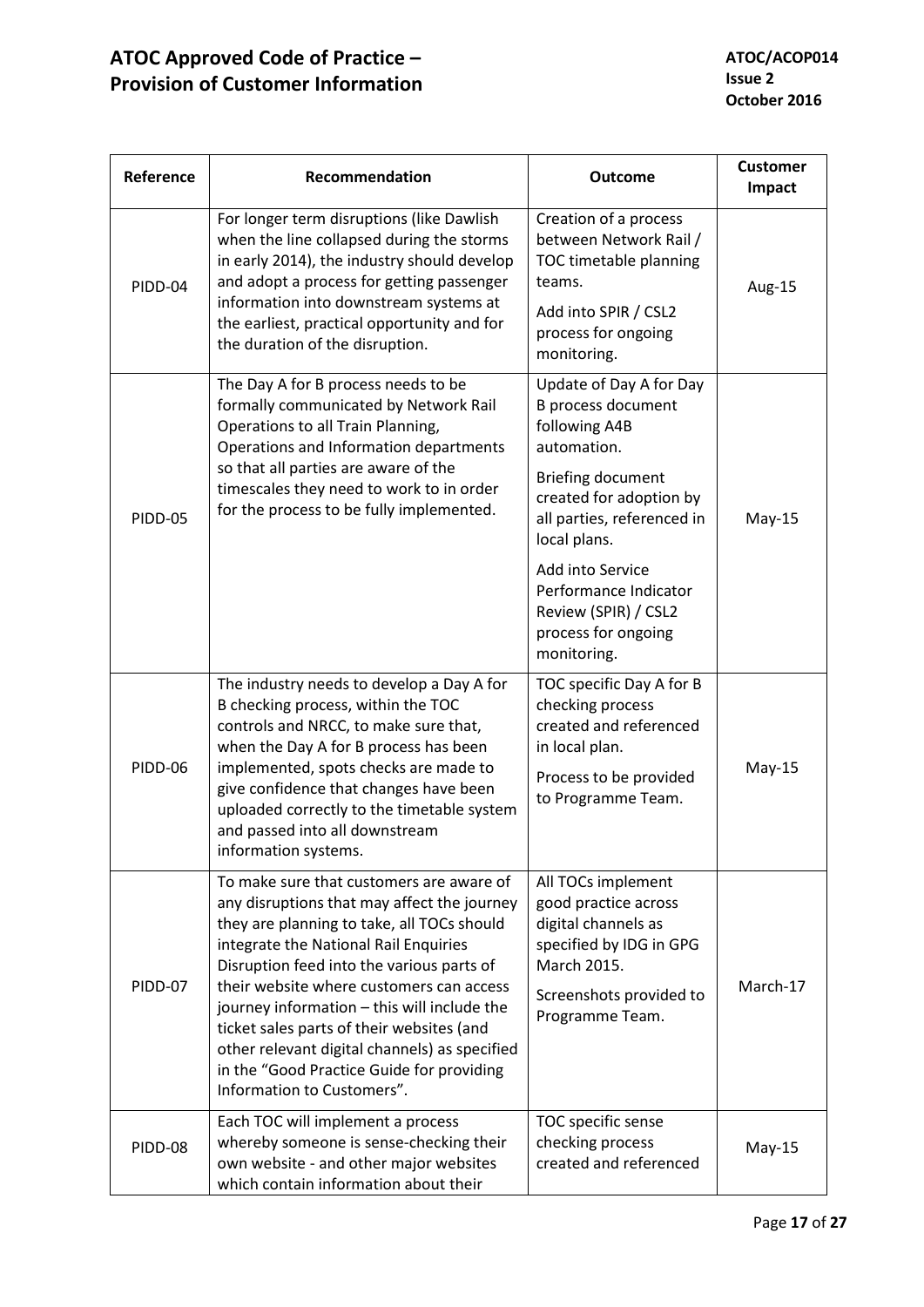| Reference      | Recommendation                                                                                                                                                                                                                                                                                                                                                                | <b>Outcome</b>                                                                                                               | <b>Customer</b><br>Impact |
|----------------|-------------------------------------------------------------------------------------------------------------------------------------------------------------------------------------------------------------------------------------------------------------------------------------------------------------------------------------------------------------------------------|------------------------------------------------------------------------------------------------------------------------------|---------------------------|
|                | trains - at a frequency appropriate to the<br>level of disruption to make sure that what<br>the customer sees makes sense and that<br>the information being provided is<br>consistent.                                                                                                                                                                                        | in local plan.<br>Process to be provided<br>to Programme Team.<br>Add into SPIR / CSL2<br>process for ongoing<br>monitoring. |                           |
| PIDD-09        | (Merged into PIDD-07)                                                                                                                                                                                                                                                                                                                                                         |                                                                                                                              |                           |
| <b>PIDD-10</b> | (Merged into PIDD-19)                                                                                                                                                                                                                                                                                                                                                         |                                                                                                                              |                           |
| <b>PIDD-11</b> | To make sure information received about<br>disruption is shared with all required<br>parties, all TOCs should implement a<br>process to make sure that the NRCC and<br>other TOCs addresses are contained within<br>the address books of their messaging<br>systems, and that they are added to the<br>correct recipient groups when sending<br>information about disruption. | To be written into local<br>plans.<br>Local Plan to be<br>provided to Programme<br>Team.                                     | $Oct-14$                  |
| <b>PIDD-12</b> | To make sure that staff and customers<br>receive the information they require during<br>disruption, the industry should develop a<br>more streamlined and versatile method of<br>providing the right information to the right<br>people at the right time, based on staff and<br>customer requirements.                                                                       | Signed off Strategy<br>produced for the<br>industry.                                                                         | March-16                  |
| PIDD-13A       | In order to make sure that communications<br>to customers about disruptions are more<br>meaningful and consistent, the list of<br>revised reasons should be implemented<br>within TOC messaging systems for onward<br>dissemination to downstream free-text<br>services (websites, alerts, social media<br>$etc.$ ).                                                          | New reasons<br>implemented in:<br>Messaging<br>System(s)<br>Darwin                                                           | $May-15$                  |
| PIDD-13B       | In order to make sure that communications<br>to customers about disruptions are more<br>meaningful and consistent, the list of<br>revised reasons should be implemented in<br>Darwin and downstream systems that take<br>its real time train running information for<br>dissemination to downstream customer<br>information systems (station CIS, train PIS<br>$etc.$ ).      | New reasons<br>implemented in:<br>CIS Display<br><b>CIS Announcements</b><br>(according to funding).                         | TBC                       |
| PIDD-14        | So that customers are better able to<br>understand what is happening on the                                                                                                                                                                                                                                                                                                   | Add into CSL2 process                                                                                                        | Dec-15                    |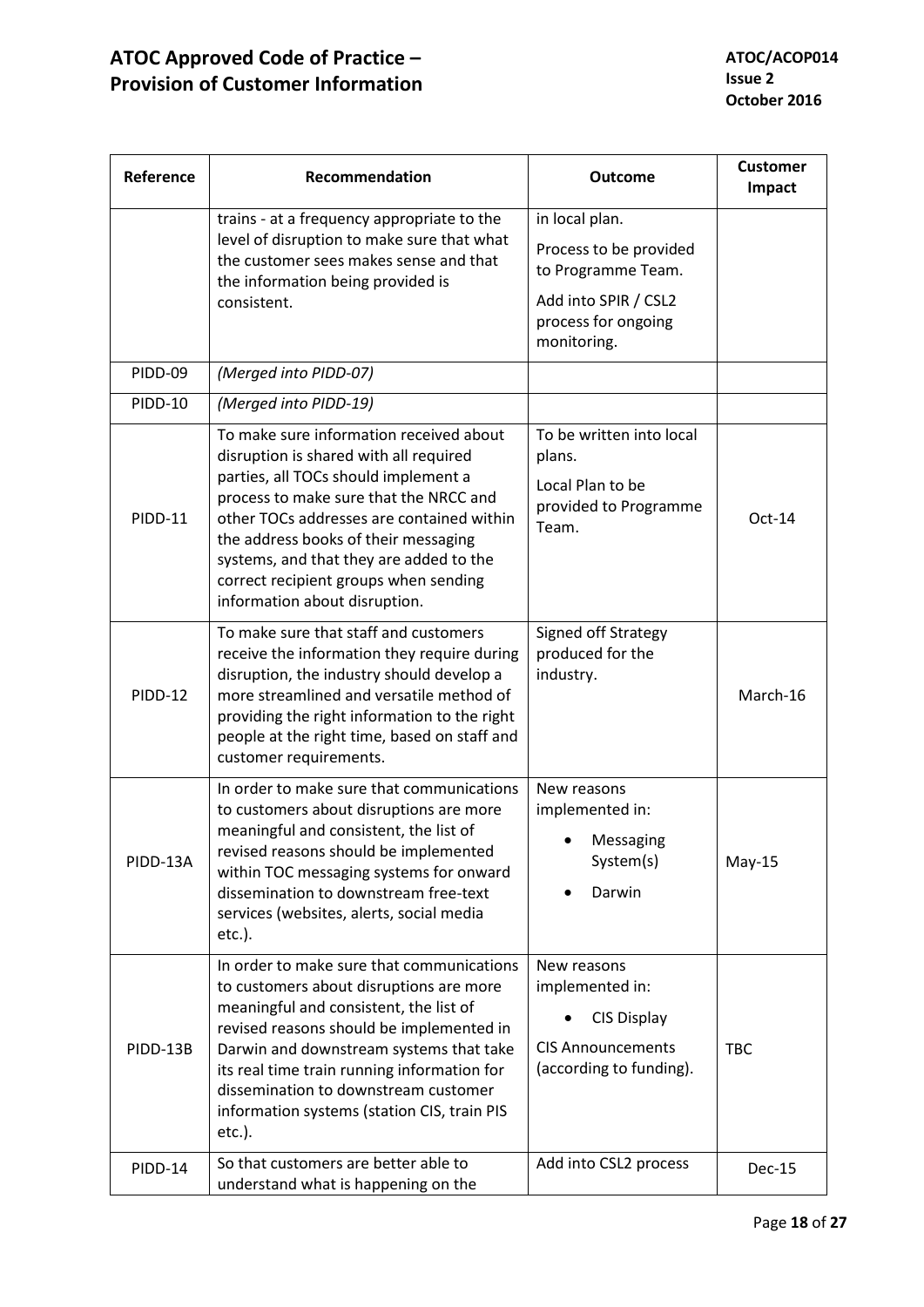| Reference      | Recommendation                                                                                                                                                                                                                                                                                                                                                                                                                            | <b>Outcome</b>                                                                                                                                                                                                         | <b>Customer</b><br>Impact |
|----------------|-------------------------------------------------------------------------------------------------------------------------------------------------------------------------------------------------------------------------------------------------------------------------------------------------------------------------------------------------------------------------------------------------------------------------------------------|------------------------------------------------------------------------------------------------------------------------------------------------------------------------------------------------------------------------|---------------------------|
|                | ground, and therefore make decisions<br>about their travel plans, the evolving /<br>changing story of the incident should be<br>made available to customers where<br>practically possible.                                                                                                                                                                                                                                                | for ongoing monitoring.                                                                                                                                                                                                |                           |
| <b>PIDD-15</b> | To increase customers' trust in the<br>information they are being told when there<br>is disruption; manual announcements<br>should be made during disruption (at<br>stations and on trains) alongside the<br>current automated ones where the facility<br>exists. For DOO trains, PIDD-39<br>(modifications to make remote<br>announcement to passengers on the train<br>via GSM-R) will need to be live to make this<br>fully available. | TOC specific process<br>created for staff to make<br>announcements,<br>referenced in local plan.<br>Process to be provided<br>to Programme Team.<br>To be monitored via<br>ongoing quantitative<br>research (PIDD-29). | March-17                  |
| <b>PIDD-16</b> | The industry needs to reconfigure the<br>current suite of automated<br>announcements (both on stations and on<br>trains) to remove the apology where<br>repeated automated announcements<br>would be broadcast.                                                                                                                                                                                                                           | <b>Confirmation from TOCs</b><br>that this has happened.<br>Mystery shopping & ad<br>hoc research to identify<br>if happening in practice.                                                                             | $[May-15]$                |
| <b>PIDD-17</b> | When a journey is delayed to the extent<br>that compensation is payable, (in line with<br>the Compensation Toolkit) operators<br>should make reasonable effort to ensure<br>information is available which makes it<br>clear that passengers can make a claim.                                                                                                                                                                            | TOC specific process<br>created to explain how<br>they plan to achieve<br>this.<br>To be monitored via<br>ongoing quantitative<br>research (PIDD-29).                                                                  | $May-15$                  |
| PIDD-18        | Claim forms for compensation should be<br>made easily available to passengers - on<br>trains and on stations, where practical, and<br>on all TOC websites (easily accessible,<br>downloadable forms).                                                                                                                                                                                                                                     | Programme team to<br>check if available on<br>websites.<br>To be monitored via<br>ongoing quantitative<br>research (PIDD-29).                                                                                          | $May-15$                  |
| <b>PIDD-19</b> | So that customers are aware of<br>disruptions, the industry needs to develop<br>and implement a method of tying a<br>customer's journey to the ticket they have<br>purchased (where their journey and<br>personal data is known) - in order to<br>provide tailored information (e.g.<br>emails/texts on delays/cancellations and                                                                                                          | <b>TBC as Commercial</b><br>Board develops its<br>actions.                                                                                                                                                             | March-19                  |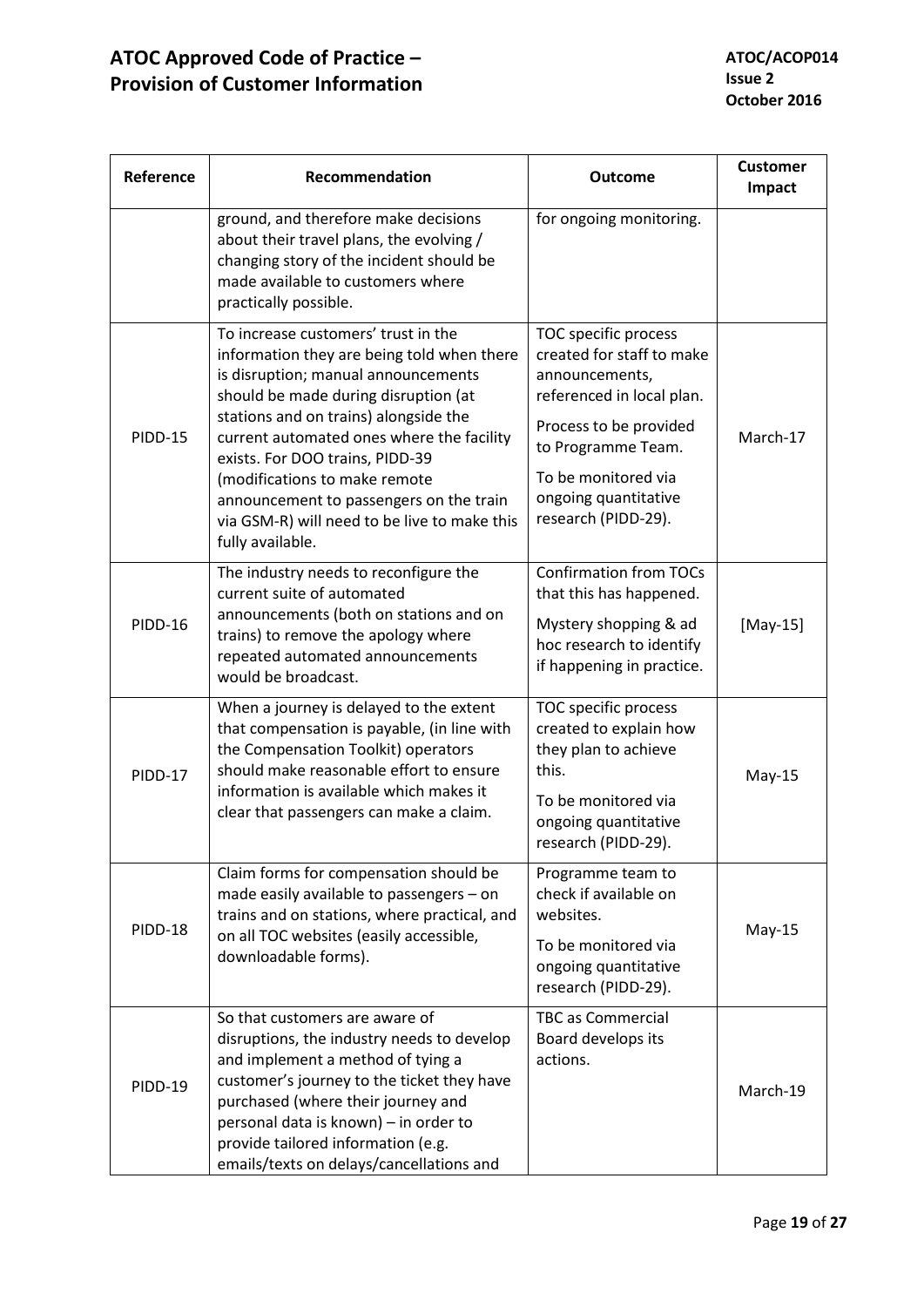| Reference      | Recommendation                                                                                                                                                                                                                                                                                                                                                                                                                                                                                                   | <b>Outcome</b>                                                                                                                                                                                                                   | <b>Customer</b><br>Impact |
|----------------|------------------------------------------------------------------------------------------------------------------------------------------------------------------------------------------------------------------------------------------------------------------------------------------------------------------------------------------------------------------------------------------------------------------------------------------------------------------------------------------------------------------|----------------------------------------------------------------------------------------------------------------------------------------------------------------------------------------------------------------------------------|---------------------------|
|                | invitations to claim compensation).                                                                                                                                                                                                                                                                                                                                                                                                                                                                              |                                                                                                                                                                                                                                  |                           |
| <b>PIDD-20</b> | So that customers have visibility of<br>information sources, to help them avoid<br>the problem in the first place, the industry<br>should promote the services that are<br>currently available for customers to check<br>for delays before they travel - for example<br>Real Time Journey Alerts/ Smart Phone<br>Apps - for example, on TOC timetable<br>literature and on websites - and as part of<br>PIDD-12 commit to review the current<br>suite of services to make sure that they are<br>fit for purpose. | Evidence of promotions<br>to be submitted by TOCs<br>to Programme Team-<br>e.g. posters / leaflets /<br>online advertising.                                                                                                      | $Oct-15$                  |
| <b>PIDD-21</b> | (Merged into PIDD-19)                                                                                                                                                                                                                                                                                                                                                                                                                                                                                            |                                                                                                                                                                                                                                  |                           |
| <b>PIDD-22</b> | (Withdrawn)                                                                                                                                                                                                                                                                                                                                                                                                                                                                                                      |                                                                                                                                                                                                                                  |                           |
| PIDD-23        | All TOCs need to review the apps & devices<br>made available to staff to ensure that<br>they're fit for purpose (i.e. does the device<br>have the right functionality and right level<br>of mobile coverage for the location that<br>the staff member works in?) for providing<br>customers with accurate information and<br>TOCs will write into their Local Plans to<br>review on an ongoing basis.                                                                                                            | Paper showing review<br>undertaken to be<br>submitted to<br>Programme Team for<br>May 2015.<br>Local plan showing<br>ongoing requirement to<br>be updated and<br>provided to Programme<br>Team to show ongoing<br>commitment.    | $May-15$                  |
| PIDD-24        | The industry will update its processes to<br>make sure that they include the<br>requirement for staff to make<br>announcements when the train comes to a<br>stop between stations within 2 minutes.<br>This includes increased usage of "general<br>call" announcements.                                                                                                                                                                                                                                         | TOC local plans to<br>include requirement to<br>make announcements<br>for stops within 2<br>minutes.<br>Local plan to be<br>provided to Programme<br>Team.<br>To be monitored via<br>ongoing quantitative<br>research (PIDD-29). | March-16                  |
| <b>PIDD-25</b> | Customers should to not be forced to pay<br>more because of disruption. In the<br>eventuality that they are forced to pay<br>more, 'no quibble' refunds should be<br>provided.                                                                                                                                                                                                                                                                                                                                   | $TBC - to be provided by$<br>Commercial Board.                                                                                                                                                                                   | March-17                  |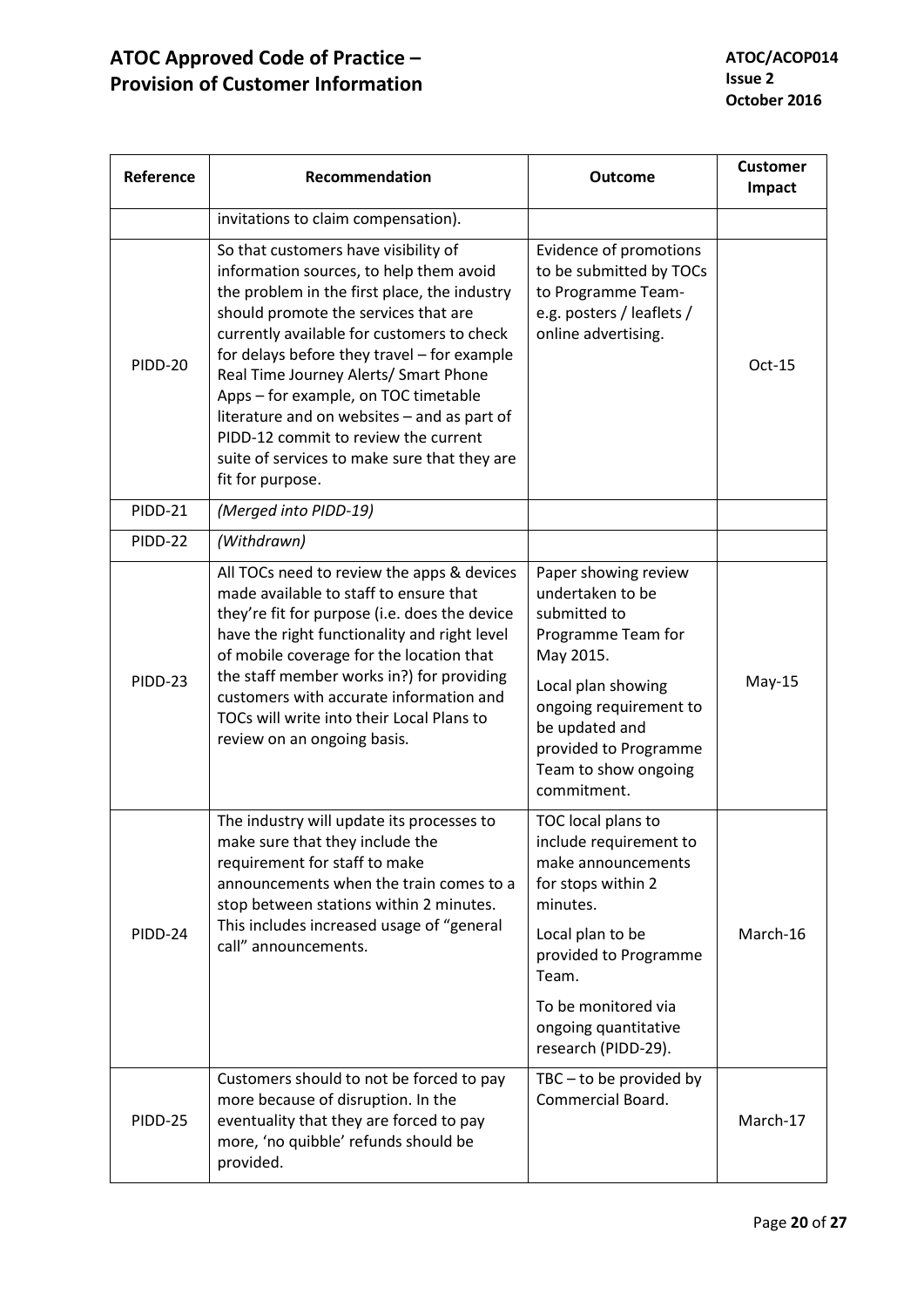| Reference      | Recommendation                                                                                                                                                                                                                                                                                                                                                 | <b>Outcome</b>                                                                                                                                                                      | <b>Customer</b><br>Impact |
|----------------|----------------------------------------------------------------------------------------------------------------------------------------------------------------------------------------------------------------------------------------------------------------------------------------------------------------------------------------------------------------|-------------------------------------------------------------------------------------------------------------------------------------------------------------------------------------|---------------------------|
| PIDD-26        | Temporary fares that are put in place as<br>mitigation for major disruption should be<br>made readily available to customers to<br>purchase in all ticket issuing systems.<br>Those systems that do not have the ability<br>to do this should be upgraded to make this<br>possible.                                                                            | $TBC - to be provided by$<br>Commercial Board.                                                                                                                                      | March-18                  |
| PIDD-27        | (Merged into PIDD-19)                                                                                                                                                                                                                                                                                                                                          |                                                                                                                                                                                     |                           |
| PIDD-28        | To establish what might be done to<br>improve the information at unstaffed<br>stations, where there is currently no real<br>time information provision (circa 500<br>stations), work needs to be done to<br>identify solutions powered by Darwin, so<br>that TOCs are aware what is available to<br>them so that they can build the costs into<br>future plans | Paper to be provided<br>endorsed by CISDB<br>identifying what<br>solutions exist.<br>To be built into TOC<br>bidders pack for new<br>franchises.                                    | March-16                  |
| PIDD-29        | Ongoing quantitative research should be<br>commissioned to measure the<br>improvement in the quality of information<br>during disruption for all train companies<br>and that the results are published.                                                                                                                                                        | Annual quantitative<br>research commissioned<br>and published.                                                                                                                      | $May-15$                  |
| <b>PIDD-30</b> | In order to facilitate the work required in<br>PIDD-31/32, work needs to be done to<br>develop a measure of Core Message<br>quality.                                                                                                                                                                                                                           | Core message quality<br>measure documented<br>by IDG and passed to<br><b>Operations Council for</b><br>adoption.                                                                    | $May-15$                  |
| PIDD-31        | TOCs should monitor the quality of their<br>own output for CSL2 incidents, and at least<br>once annually should carry out an in-depth<br>review of at least one CSL2 incident. This<br>review should be carried out by an<br>independent party (such as another TOC)<br>and focus on customer impact including<br>information and other customer service.      | Evidence of completion<br>of core message quality<br>audit to be provided by<br>TOCs.<br>Creation of a process for<br>ongoing monitoring.                                           | $May-15$                  |
| PIDD-32        | The industry should develop a standard for<br>measuring Core Message quality, and each<br>TOC should have its Core Messages audited<br>against this standard by an independent<br>party (such as another TOC) at least once<br>annually.                                                                                                                       | Evidence of completion<br>of independent (not<br>same owning group)<br>core message quality<br>audit to be provided by<br>TOCs.<br>Creation of a process for<br>ongoing monitoring. | Oct-15                    |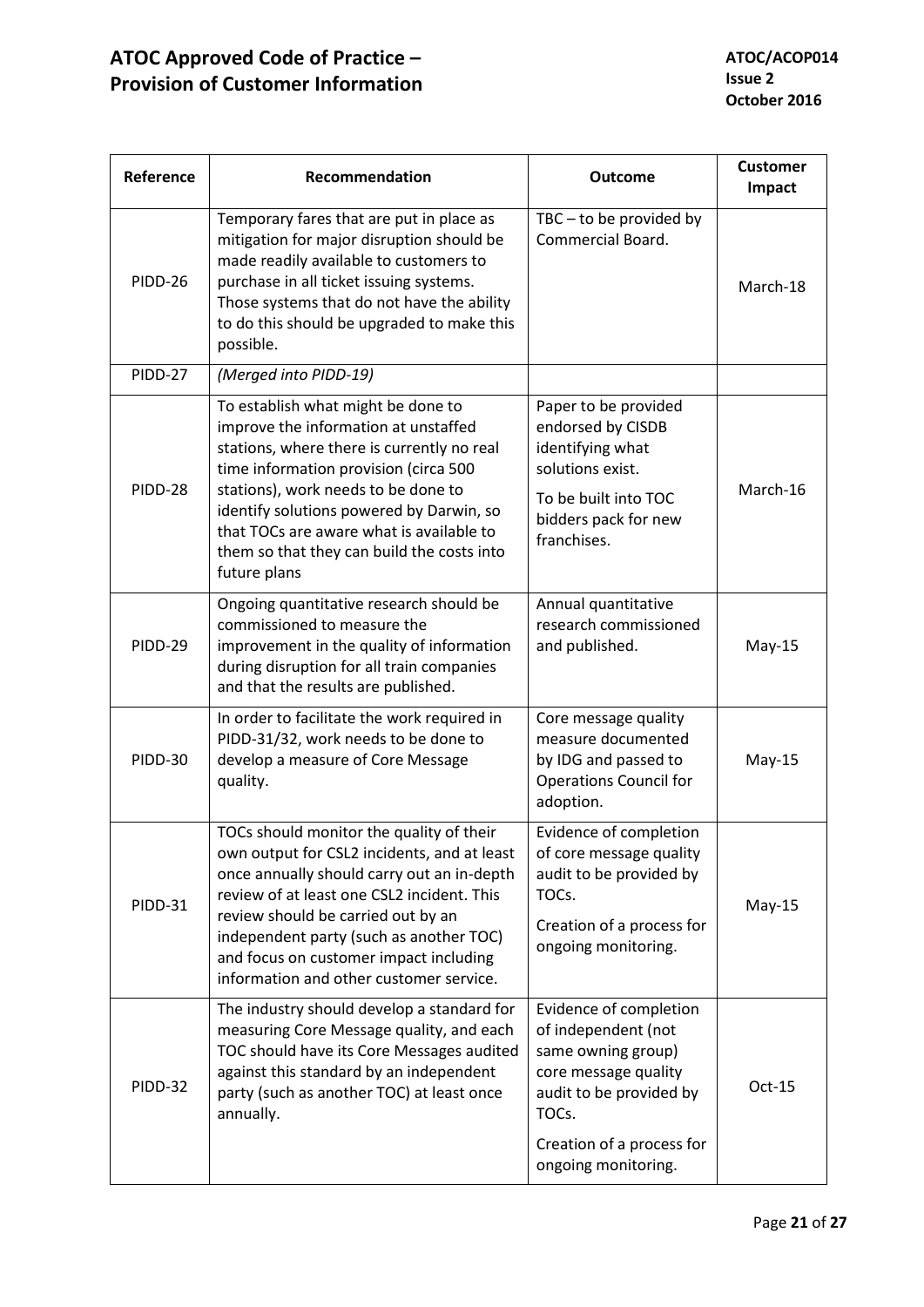| Reference      | Recommendation                                                                                                                                                                                                                                                                                                                                | <b>Outcome</b>                                                                                                                                           | <b>Customer</b><br>Impact |
|----------------|-----------------------------------------------------------------------------------------------------------------------------------------------------------------------------------------------------------------------------------------------------------------------------------------------------------------------------------------------|----------------------------------------------------------------------------------------------------------------------------------------------------------|---------------------------|
| PIDD-33        | Where practically possible, an estimate for<br>how long the disruption will last should be<br>provided. Where no estimate is available,<br>the industry should agree the form of<br>messaging to be used until a reasonable<br>estimate can be given to customers.                                                                            | Ongoing report<br>compiled showing % of<br>messages that have an<br>estimate & whether that<br>estimate was firm.                                        | $May-15$                  |
| PIDD-34        | Additional coaching should be provided for<br>staff responsible for the production of<br>Prioritised Plans (where there is a need) so<br>that the plans are produced more quickly<br>and are fit for purpose including in respect<br>of duration and impact - and added into<br>the controller training and competence<br>management process. | Updated controller<br>training and<br>competence<br>management process<br>provided to Programme<br>Team.                                                 | $Oct-15$                  |
| <b>PIDD-35</b> | Network Rail needs to report the level of<br>adherence to the production of Prioritised<br>Plans by Control in order for compliance to<br>be measured.                                                                                                                                                                                        | Ongoing report<br>compiled showing % of<br>incidents for which<br>prioritised plan is<br>produced to be provided<br>to local TOCs and<br>Programme Team. | $May-15$                  |
| PIDD-36        | All TOCs should review the contents of<br>their local Plans and CSL2 threshold<br>definitions against the content of the new<br>ACoP to ensure they are fit for purpose.                                                                                                                                                                      | Updated local plan with<br>accompanying<br>statement that it is fit<br>for purpose for their<br>TOC.                                                     | Dec-14                    |
| PIDD-37        | So that customers who use Social Media to<br>contact a TOC about disruption are not<br>ignored, all TOCs need to review how they<br>service the information needs of these<br>customers throughout the period they are<br>running trains.                                                                                                     | Provision of results of<br>resourcing review to be<br>provided to Progress<br>Board for review.                                                          | Oct-15                    |
| PIDD-38        | So that customers receive consistent<br>information about multi-TOC disruptions<br>across all channels, industry-wide Social<br>Media good practice for providing<br>information needs to be captured and<br>shared, whilst also taking into account<br>individual TOC business needs.                                                        | Good practice to be<br>identified and<br>documented within<br>IDG's GPGs.                                                                                | Dec-15                    |
| PIDD-39        | So that TOCs can make manual<br>announcements to customers on trains,<br>including DOO operated services, the work<br>previously done to ensure the GSM-R<br>modifications are made, which will allow                                                                                                                                         | Updated GSM-R<br>software including the<br>ability to suppress<br>announcements within<br>the driver cab to be                                           | March-17                  |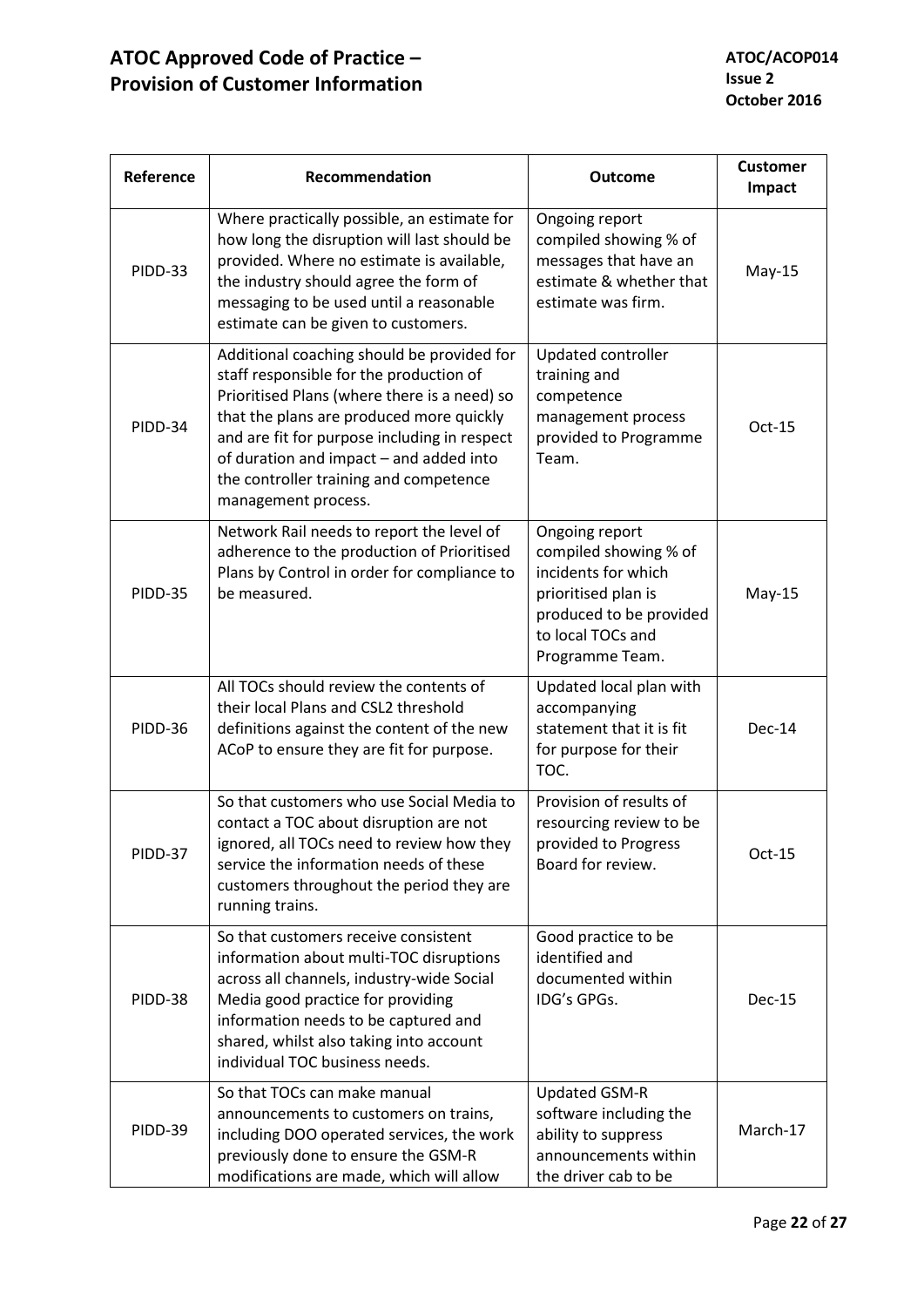| Reference | Recommendation                                                                                                                                                                                                                                                                                                                   | <b>Outcome</b>                                                                                                                                                       | <b>Customer</b><br>Impact |
|-----------|----------------------------------------------------------------------------------------------------------------------------------------------------------------------------------------------------------------------------------------------------------------------------------------------------------------------------------|----------------------------------------------------------------------------------------------------------------------------------------------------------------------|---------------------------|
|           | TOC controllers to make remote<br>announcements to the train, will be<br>delivered subject to costs.                                                                                                                                                                                                                             | provided by Network<br>Rail for the industry.                                                                                                                        |                           |
| PIDD-40   | All TOCs need to review their local Plans to<br>ensure that they are reflective of the type<br>of service they are running e.g. commuter /<br>long distance / metro.                                                                                                                                                             | Updated local plan with<br>accompanying<br>statement that it is fit<br>for purpose for their<br>TOC.                                                                 | Dec-14                    |
| PIDD-41   | To increase transparency and<br>accountability, TOCs should publish what<br>they are doing under their local Plan issued<br>under the ACoP, together with the ACoP<br>itself and an annual progress report.                                                                                                                      | TOC websites updated<br>with their commitment<br>of what will be done<br>during disruption (not<br>necessarily local plan<br>itself), and annual<br>progress report. | $Oct-15$                  |
| PIDD-42   | The Network Rail "Guidance Note for<br>Control, Response and Station Staff:<br>Information During Disruption" document<br>should be published on the Network Rail<br>website and an annual progress report<br>provided.                                                                                                          | <b>Guidance Note</b><br>published on Network<br>Rail website and annual<br>progress report.                                                                          | $May-15$                  |
| PIDD-43   | The ACoP and the Network Rail "Guidance<br>Note for Control, Response and Station<br>Staff: Information During Disruption"<br>should cross-reference each other.                                                                                                                                                                 | <b>ACOP</b> references<br>Guidance Note.<br><b>Guidance Note</b><br>references PIDD ACOP.                                                                            | $Oct-15$                  |
| PIDD-44   | <b>TOCs and Network Rail should hold</b><br>periodic cross-industry reviews of local<br>plans in order to make sure they are up-to-<br>date and also to share good practice. This<br>should also include test events to make<br>sure that the information dissemination<br>processes are kept up-to-date and fit for<br>purpose. | Cross industry review of<br>local plans held.<br>Test events held to run<br>through information<br>dissemination process.                                            | Dec-15                    |
| PIDD-45   | To help trigger the right cultural response<br>this action plan will be circulated to all TOC<br>and Network Rail Route MDs in order for<br>them to provide the right level of focus on<br>PIDD within their businesses. This will<br>promote high level leadership for the local<br>delivery of the action plan.                | Email written by Chris<br>Burchell circulated.<br>Recorded activities that<br><b>TOCs and NR are</b><br>undertaking to imbed<br>culture change.                      | $May-15$                  |
| PIDD-46   | So that the industry can respond effectively<br>to engineering overruns, contingency plans<br>should be in place and TOCs and Network                                                                                                                                                                                            | <b>Control Room Staffing</b><br>levels are picked up<br>through the NR                                                                                               | Dec-15                    |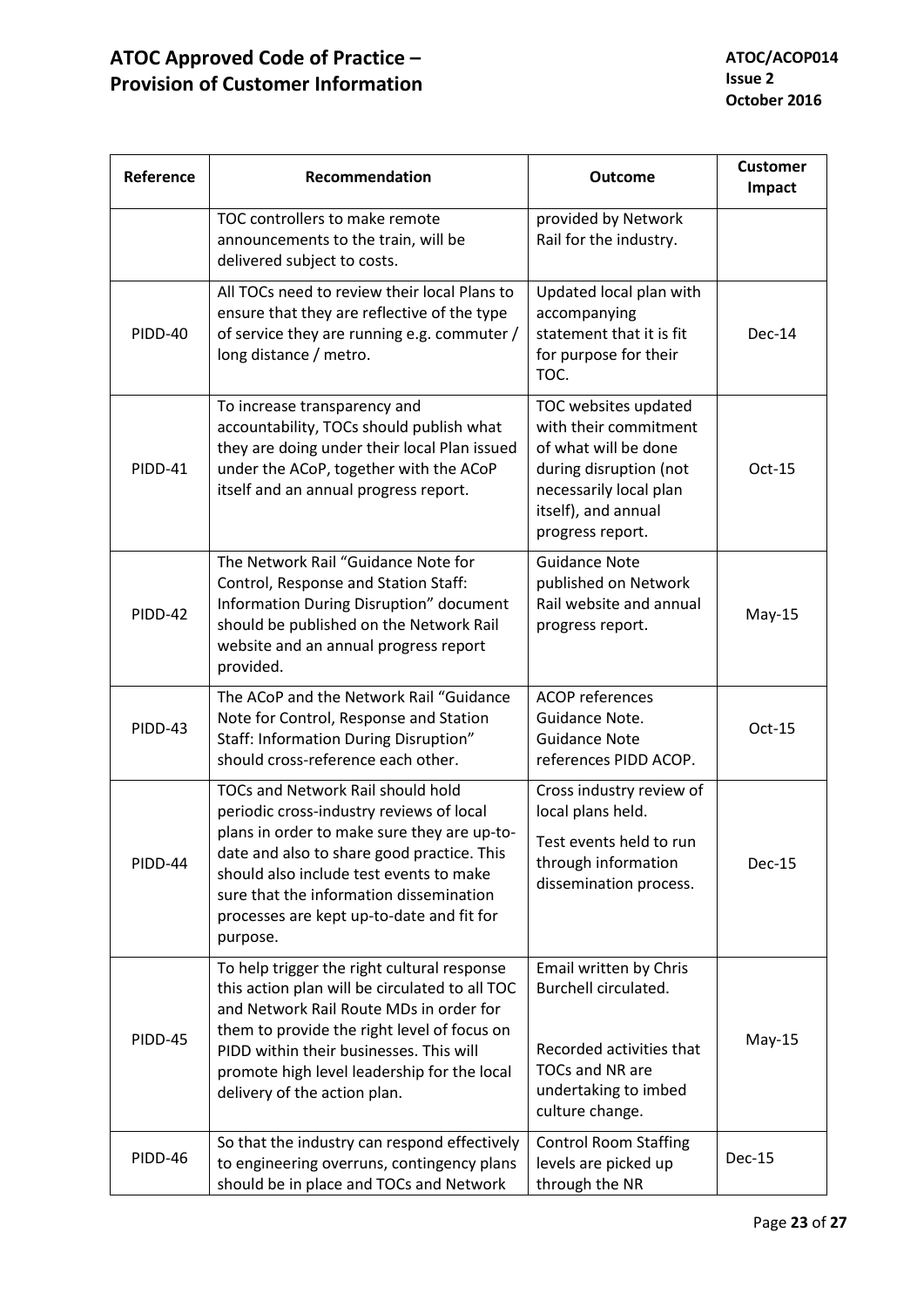| Reference | Recommendation                                                                                                                                                                                                                                                                                                                                                                                                     | <b>Outcome</b>                                                                                                                                                                                                                                                               | <b>Customer</b><br>Impact |
|-----------|--------------------------------------------------------------------------------------------------------------------------------------------------------------------------------------------------------------------------------------------------------------------------------------------------------------------------------------------------------------------------------------------------------------------|------------------------------------------------------------------------------------------------------------------------------------------------------------------------------------------------------------------------------------------------------------------------------|---------------------------|
|           | Rail should ensure that planning, control<br>and passenger information functions are<br>staffed appropriately when engineering<br>work is taking place, including on the day<br>before services are due to resume - which<br>might include Christmas Day and Boxing<br>Day.                                                                                                                                        | Engineering Review.<br>A copy of the Outputs of<br>the NR Engineering<br>Review, demonstrating<br>that the process is<br>working - before every<br>major engineering works<br>(x3 p.a.)                                                                                      |                           |
|           |                                                                                                                                                                                                                                                                                                                                                                                                                    | https://atoc.sharepoint.<br>com/sites/1/cx/Informat<br>ion/PIDD%20Programm<br>e/Evidence/PIDD-<br>46/2.%2015%202511%2<br>0NTF%20Paper%20I1%2<br>$0-$<br>%20Christmas%20&%20<br>New%20Year%202015%<br>20preparation%20(PDG<br>%20assurance)%20-<br>%20PC%20(EVIDENCE).p<br>df |                           |
| PIDD-47   | So that accurate information can be<br>provided to customers when short-notice<br>timetable changes are necessary, the<br>industry will actively explore options that<br>would enhance its ability to, at any time of<br>year, upload alternative timetables into<br>Darwin on the day.                                                                                                                            | To be confirmed.                                                                                                                                                                                                                                                             | <b>TBC</b>                |
| PIDD-48   | So that customers have access to the full<br>details of their journey when there are<br>engineering works, textual descriptions<br>should explain what is being done and why.                                                                                                                                                                                                                                      | So that customers have<br>access to the full details<br>of their journey when<br>there are engineering<br>works, textual<br>descriptions should<br>explain what is being<br>done and why.                                                                                    | TBC                       |
| PIDD-49   | TOCs and third party retailers should<br>ensure that throughout the journey-<br>selection and purchase process it is clear<br>that the journey returned is not the normal<br>one (examples include if there's a bus<br>journey, if it's taking longer than normal; if<br>the train's diverted from normal route; if<br>the journey's to a different station than<br>usual or if there's a reduced or significantly | Train Planners need to<br>ensure that train<br>alteration details are<br>available for/during<br>planned disruption and<br>flagged within relevant<br>systems, as shown on<br>the NRE website for                                                                            | <b>TBC</b>                |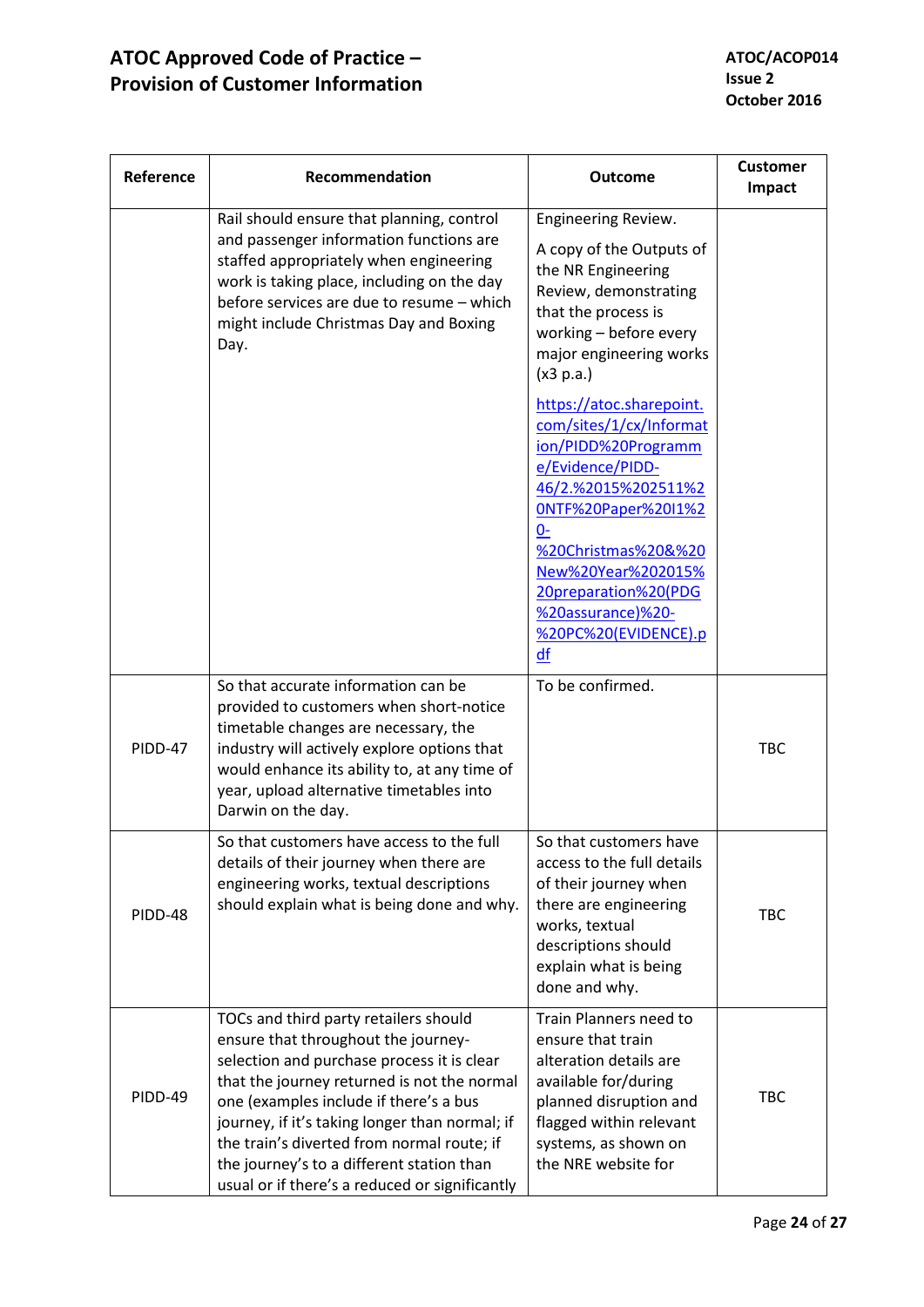| <b>Reference</b> | <b>Recommendation</b>                                                                                                                                                                                                                                                                                                                                                                                                    | <b>Outcome</b>                                                                                   | <b>Customer</b><br>Impact |
|------------------|--------------------------------------------------------------------------------------------------------------------------------------------------------------------------------------------------------------------------------------------------------------------------------------------------------------------------------------------------------------------------------------------------------------------------|--------------------------------------------------------------------------------------------------|---------------------------|
|                  | amended timetable etc.).                                                                                                                                                                                                                                                                                                                                                                                                 | Boxing Day.<br>Train Planners need to<br>demonstrate that they<br>have a process of doing<br>it. |                           |
| <b>PIDD-50</b>   | The industry needs to change the way it<br>communicates suicides on the railway.<br>Instead of the current phrase "person<br>being hit by a train", a change will be made<br>to take account of the recent Transport<br>Focus and Samaritans research. The<br>Industry have agreed to adopt the new<br>phrase "emergency services dealing with<br>an incident", to communicate suicide<br>incidents on the rail network. | Statement from TOCs<br>that they've briefed the<br>appropriate staff.                            | Dec-15                    |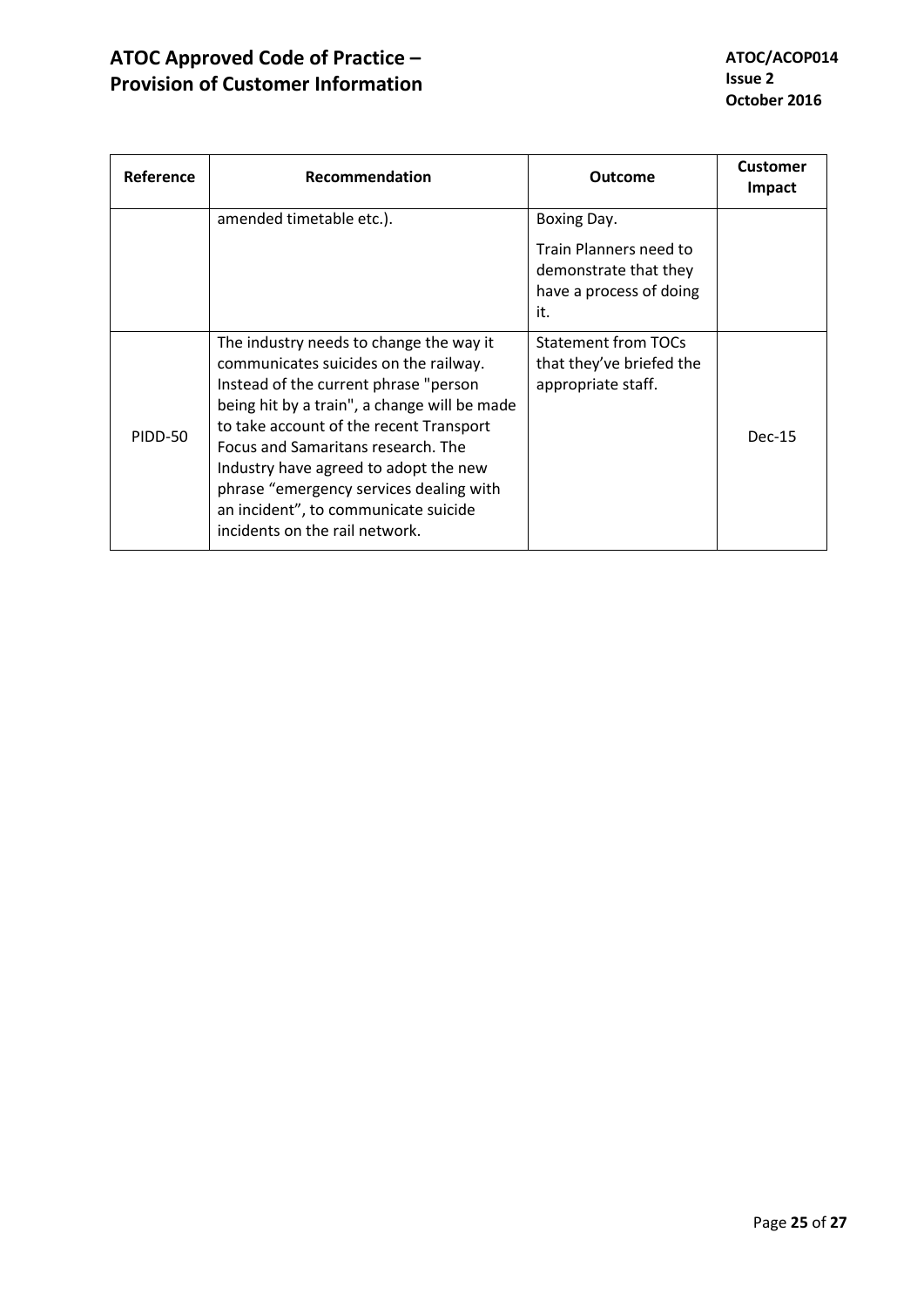# **APPENDIX B - Joined up interface**

Railway undertakings and Network Rail have a duty to work closely together and co-operate over all aspects of customer information at all times, not only during periods of disruption.

During disruption Network Rail is the lead for all operational incidents on its network and has procedures setting out its responses to them including customer information.

The ability of railway undertakings to provide accurate, timely, consistent and useful information to customers during disruptive incidents – as outlined in this ACOP – is heavily dependent on the flow of information from Network Rail, particularly in reference to:

- estimates of duration of incident from the site of an incident/disruptive event;
- causes of the delay;
- production of plans for the restoration of services; and continually updated information on when services will be restored and to what extent, including advice of what to do next.

Station Facility Owners (SFOs) are required to work with railway undertakings and co-operate in the dissemination of information in an impartial way that looks after customers' needs regardless of train operator. It is noted that not all SFOs are railway undertakings.